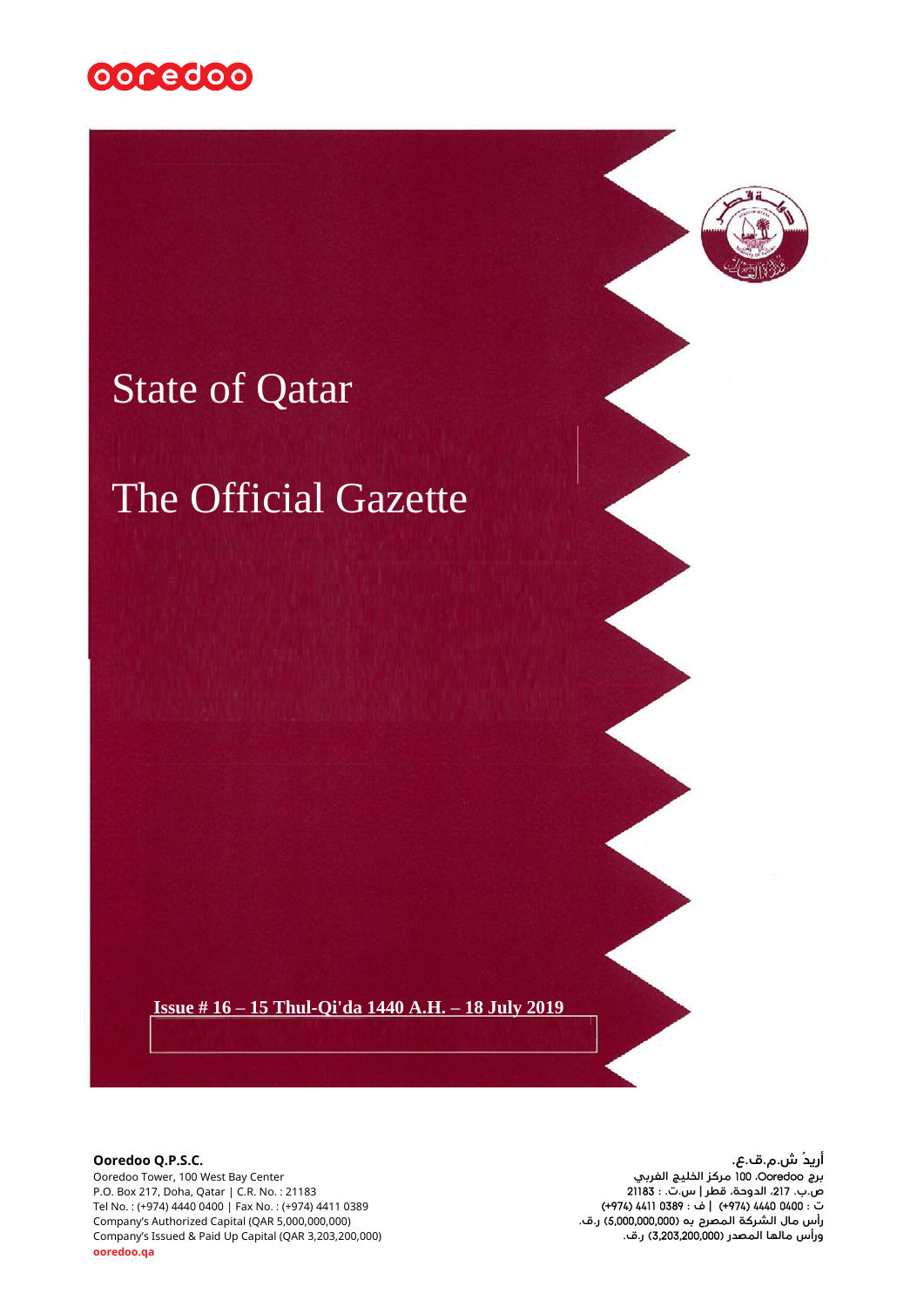

# **Amended Articles of Association of OOREDOO (Q.P.S.C.)**

**أريدُ ش.م.ق.ع.**<br>برج مالك المريدي المربعي بين المربعي المربعي المربعي المربعي المربعي المربعي المربعي المربعي المربعي<br>برج Ooredoo Tower, 100 West Bay Center P.O. Box 217, Doha, Qatar | C.R. No. : 21183 21183 **: .ت.س | قطر ،الدوحة ،**217 **.ب.ص** Tel No. : (+974) 4440 0400 | Fax No. : (+974) 4411 0389 (+974) 4411 0389 **: ف**) **|** +974 (4440 0400 **: ت رأس مال الشركة املصرح به )**5,000,000,000**( ر.ق.** (5,000,000,000 QAR (Capital Authorized s'Company Company's Issued & Paid Up Capital (QAR 3,203,200,000)<br>**2 ooredoo.qa 2**

Ooredoo Tower, 100 West Bay Center **الغربي الخليج مركز** 100 **،**Ooredoo **برج**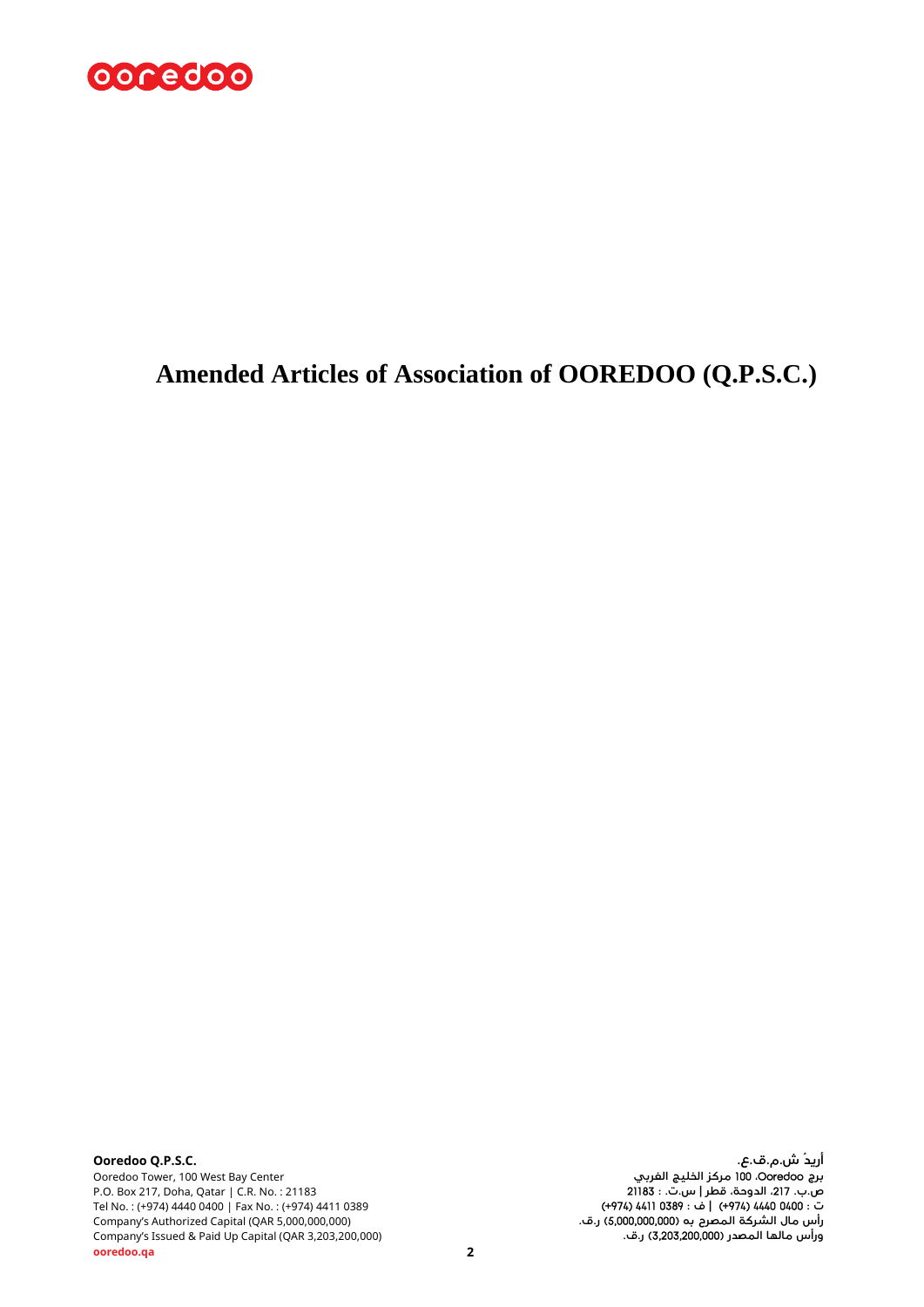

# **Amendment Articles of Association of Ooredoo Q.P.S.C Documented under No. 4097/2018 dated 18/01/2018**

# **PART I**

# **COMAPY'S NAME AND OBJECTS**

# **Article (1)**

Pursuant to Law No. (21) for 1998, Qatar Public Telecommunications Corporation has been transformed into a Qatari Shareholding Company. Its legal form and Articles of Association has been amended according to provisions of the Commercial Companies Law issued by Law No. (11) of 2015.

# **Article (2)**

Name of the Company: Ooredoo - A Qatari Public Shareholding Company (Q.P.S.C.).

#### **Article (3)**

The Company's object is to own, establish and operate public communication networks, to carry communications inside and outside Qatar and, in order to achieve its object, it shall be entitled to do the following:

- 1- Own, operate, maintain and develop communication networks in accordance with provisions of Law No. (21) of 1998.
- 2- Establish and operate all types of fixed and mobile telephone networks, telegram, telex, paging systems, leased circuits, data exchange, multimedia, etc.
- 3- Own, establish and operate transmission and receiving stations relating to its activities.
- 4- Own, establish and operate cable television stations in various forms to receive and retransmit broadcasting and television services.
- 5- Provide communication services to subscribers and to manage, lease and deal in such services.
- 6- Subscribe, or participate in international communication systems and organizations, such as submarine cables, satellite systems etc., and to acquire capacities and circuits in such systems for its own use or with the purpose of leasing them to others.
- 7- Expand and develop communication systems using the latest technologies, equipment and instruments.
- 8- Publish and distribute the telephone directory and other communication services.
- 9- Deal with, enter into contracts; participate with parties, entities or companies having similar or related activities as those of the Company, or which may help it to achieve its objectives within or outside the State of Qatar.
- 10- Invest or employ its funds in business that increases and enhances such funds or which realizes profits for the Company or which will help it to achieve its objectives.
- 11- Establish companies with others or to own established companies or to acquire and hold shares in established companies.
- 12- Borrow money from any party within or outside the State of Qatar.

Ooredoo Tower, 100 West Bay Center **الغربي الخليج مركز** 100 **،**Ooredoo **برج** P.O. Box 217, Doha, Qatar | C.R. No. : 21183 21183 **: .ت.س | قطر ،الدوحة ،**217 **.ب.ص** Tel No. : (+974) 4440 0400 | Fax No. : (+974) 4411 0389 (+974) 4411 0389 **: ف**) **|** +974 (4440 0400 **: ت** رأس مال الشركة المصرح به (5,**000,000,000 ر.ق.**<br>ورأس مالها المصدر (3,**203,200,000 ر.**ق.<br>ورأس مالها المصدر (3,**203,200,000 ر.**ق. Company's Issued & Paid Up Capital (QAR 3,203,200,000)<br>**3 ooredoo.qa 3**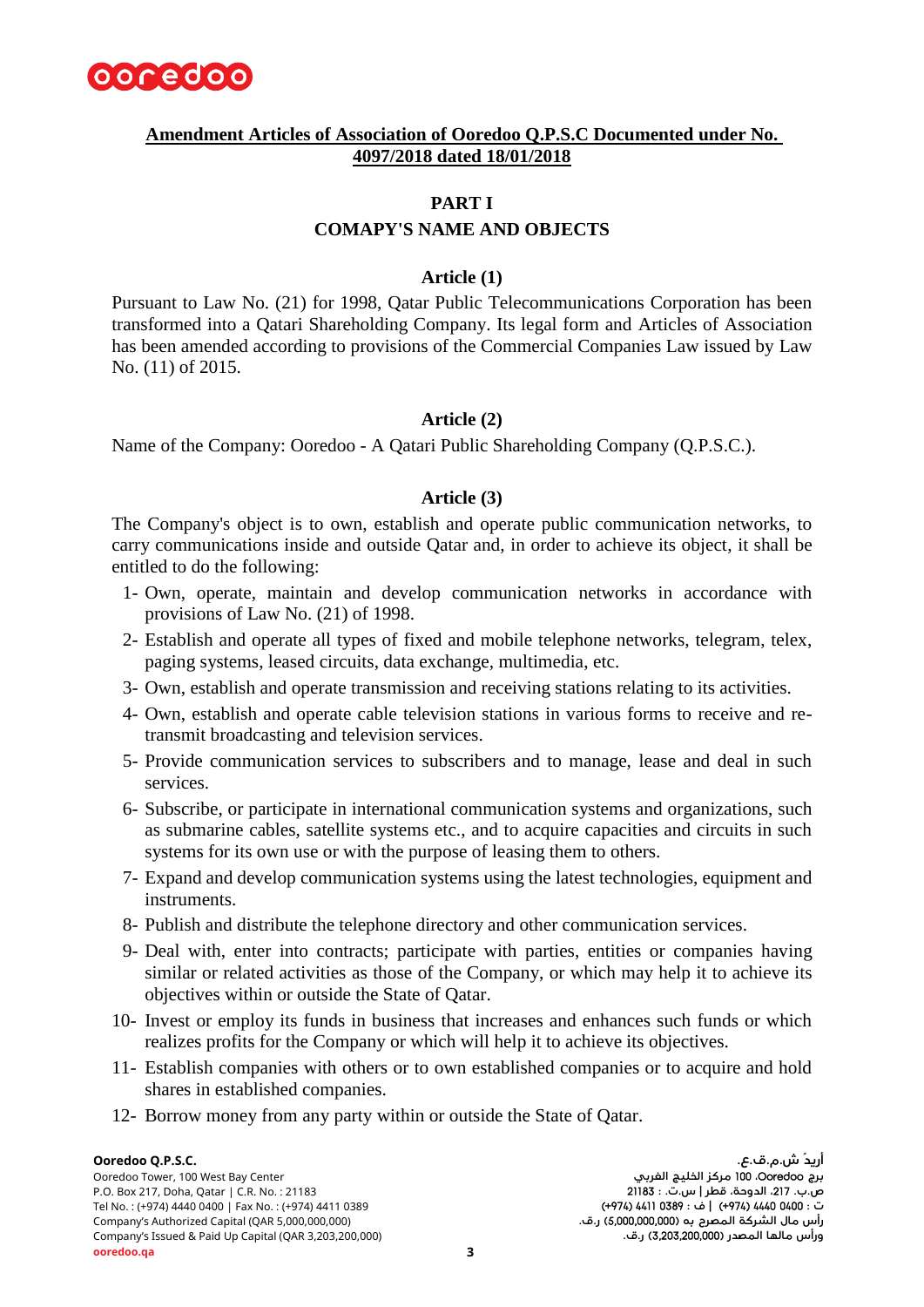

13- Selling Properties & Real estate. **1**

#### **Article (4)**

The Company's headquarters and its legal domicile shall be in Doha. The Board of Directors may establish branches or agencies or offices for the Company in Qatar or abroad.

#### **Article (5)**

The term of the Company is fifty (50) years as of the date on which Law No. (21) for 1998 on the conversion of Qatar Public Telecommunications Corporation into a Qatari Shareholding Company came into force. Such a term may be extended by virtue of a resolution passed by an Extra- Ordinary General Meeting.

# **PART II**

# **COMPANY'S CAPITAL**

#### **Article (6)**

The Company's authorized capital is QAR 5,000,000,000 (Five Billion Qatari Riyals). The Company's issued capital is QAR 3,203,200,000 (Three Billion Two Hundred and Three Million Two Hundred Thousand Qatari Riyals), divided into 3,203,200,000 (Three Billion Two Hundred and Three Million Two Hundred Thousand) ordinary shares. The nominal value of each share is QAR 1 (One Qatari Riyals).<sup>2</sup>

#### **Article (7)**

Shares shall be nominal and may be traded, transferred, pledged, assigned, and disposed of in any manner.

#### **Article (8)**

With the exception of Qatar Holding Company, its subsidiaries and Companies under its control, and the General Retirement and Social Insurance Authority, no person, whether as an individual or a legal entity, shall hold shares in the Company of a nominal value exceeding ten percent (10%) of the Company's capital, or more than five percent (5%) of the Company's capital if such a person is carrying out activities similar to the Company's activities. For the purposes of this Article, a legal person, its subsidiaries and Companies under its control shall be deemed as a single and a decision passed by the Board of Directors in this respect shall be final. The Board of Directors shall have the right to refuse registration or transfer of any shares if it decides that such a transaction has been carried out in breach of this Article.

#### **Article (9)**

The issuance and exchange of the Company's shares shall be governed by the applicable regulations of the Qatar Financial Markets Authority or any other financial market in which

l

<sup>1</sup> This Article has been amended by virtue of a decision by an EXTRA-ORDINARY GENERAL MEETING on 19 March 2019.

<sup>2</sup> This Article has been amended by virtue of a decision by an EXTRA-ORDINARY GENERAL MEETING on 19 March 2019.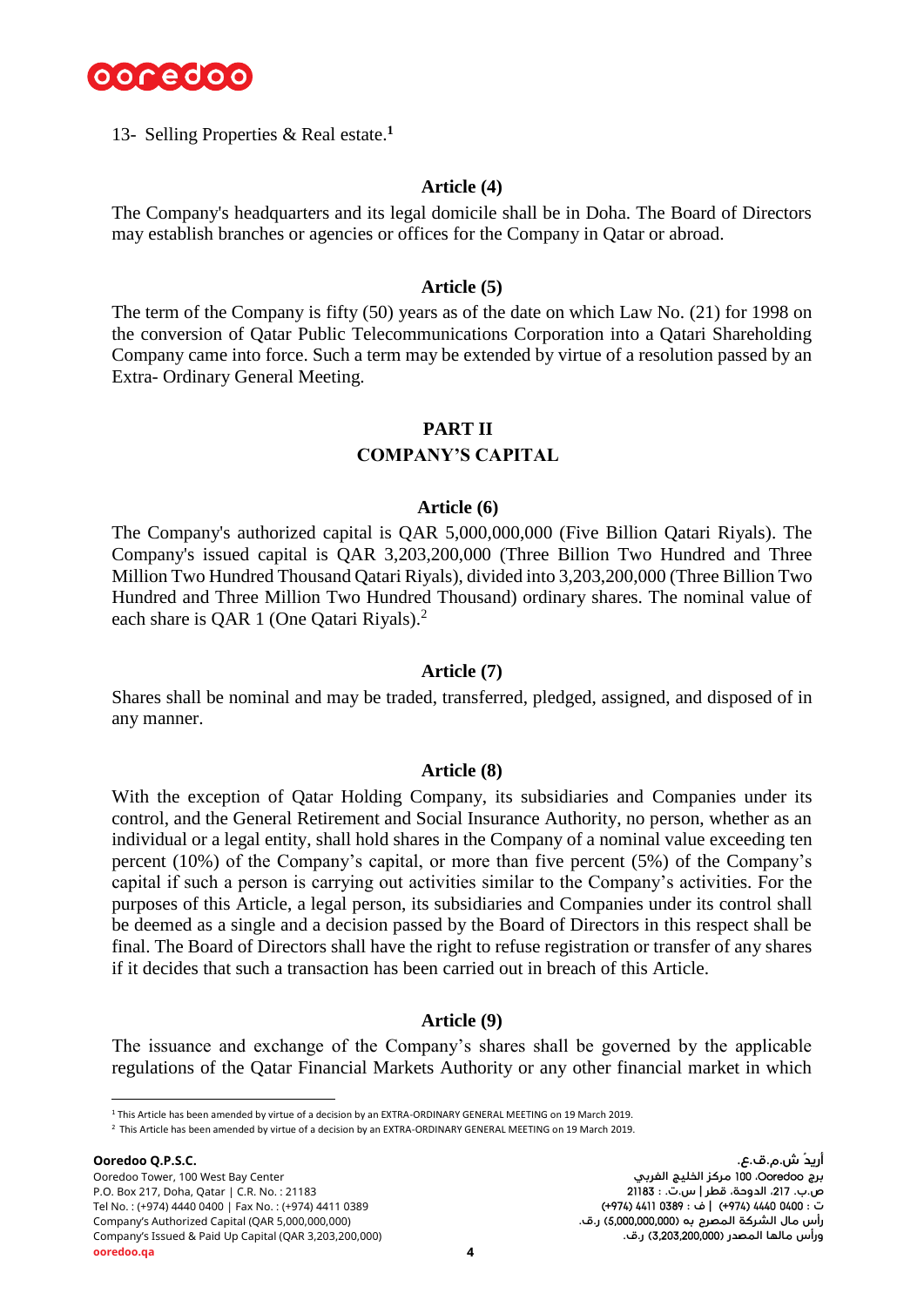

such shares are listed.

# **Article (10)**

The Company shall keep a Register of Shareholders in which entries shall be made showing the name, nationality, address and occupation of each Shareholder. Also shown are the number of shares the Shareholder holds, their serial numbers, the amount paid for each share and the date of registration of such Shareholder and the date of removal of any Shareholder's name from the register and the manner of such removal. The Register shall show all the transfers of shares or temporary certificates of shares.

The transfer of the ownership of the shares shall be made in accordance with the applicable terms and conditions of Qatar Financial Markets Authority or any other Financial Market in which these shares are listed. Moreover, the Company may buy its own shares with the intention to sell such shares in accordance with the terms and condition set out by Qatar Financial Markets Authority.

# **Article (11)**

Shareholders shall only be liable for the value of each share held and their liability shall not be increased.

# **Article (12)**

Ownership of shares shall require that a Shareholder becomes bound to the Company's Articles of Association and the resolutions of its General Assembly.

# **Article (13)**

A share is indivisible, but two (2) persons or more may jointly hold one (1) share, or a number of shares, provided that they are represented before the Company as only one (1) person. If such Shareholders do not appoint a Representative, the joint holder whose name first appears in the register shall be deemed as such Representative.

The joint holders of one (1) share are considered responsible collectively for the obligations arising from such ownership.

# **Article (14)**

Subject to Article (8), shares may be sold. This, however, shall not be deemed as effective from the Company's side unless it is registered in the register referred to in Article (10). Shares may also be pledged, donated or otherwise dealt with and the same requirement of registration shall apply. Ranking of a pledge shall be determined by the date of registration of the pledge. A pledge holder shall have the right to receive dividends on the pledged shares, except where the pledge contract otherwise provides.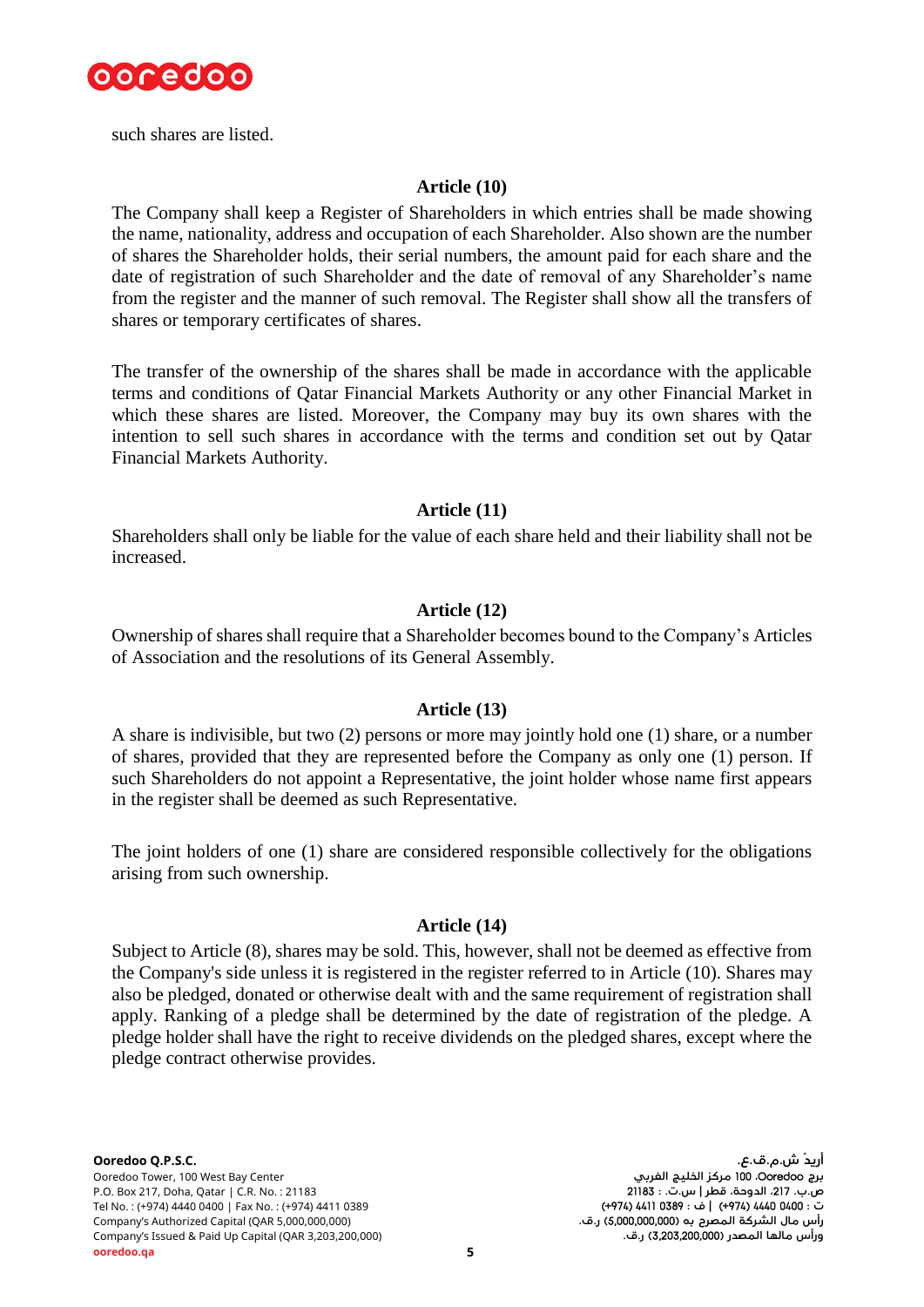

# **Article (15)**

No mortgage shall be placed on Company's funds for the satisfaction of any Shareholder's debts. Rather, shares held by the indebted Shareholder and dividends of such shares may be mortgaged.

# **Article (16)**

Each share shall give its holder equal proprietary rights as other Shareholders, without any discrimination, both in the Company's assets or in relation to dividends which are to be divided as provided hereinafter.

# **Article (17)**

The Shareholder whose name is the one most recently entered in the register shall have the right to receive any amounts due as dividends or a share in the Company's assets.

# **Article (18)**

Pursuant to provisions of the Commercial Companies Law, no decision may be taken on the following matters except by an Extra-Ordinary General Meeting:

- 1- Amendment of the Company's Articles of Association.
- 2- Increase or decrease of the Company's capital.
- 3- Extending the Company's duration.
- 4- Dissolution, liquidation, conversion or merger of the Company with another.
- 5- Selling the entire project for which the Company has been established or dispose of the same in any other way.

Furthermore, it shall be recorded in the Commercial Register in the event a decision to approve one of these matters is taken. However, this Assembly shall not make amendments to the Company's Articles of Association which may increase the burdens of the Shareholders, amend the basic purpose of the Company or change its nationality or transfer its head office established in the country to another, and any decision to the contrary shall be null.<sup>3</sup>

# **Article (19)**

Pursuant to provisions of the Commercial Companies Law, and upon approval of the competent Department of Ministry of Commerce and Industry, the Company's capital may be increased under a resolution issued by the Extra-Ordinary General Meeting. The resolution should indicate the amount of increase and the price of the new issued shares. The Extra-Ordinary General Meeting may authorize the Board of Directors to specify the date of implementing that resolution which shall not exceed one (1) year at maximum. Furthermore, the Company's capital shall not be increased except upon paying the value of all shares.

The increase of the capital may be made by any of the following methods:

1- Issuance of new shares.

l <sup>3</sup> This Article has been amended by virtue of a decision by a EXTRA-ORDINARY GENERAL MEETING on 19 March 2019.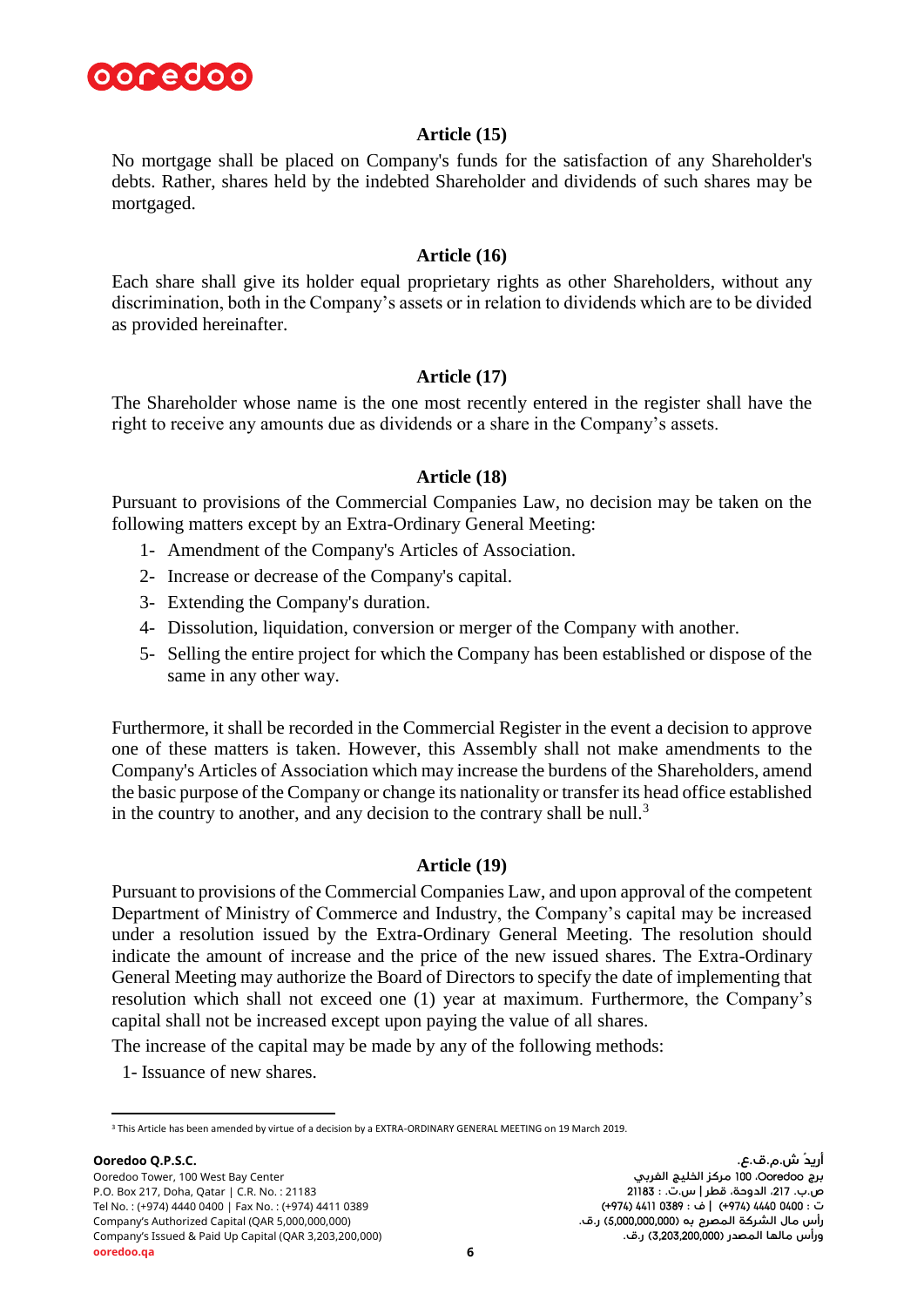

- 2- Capitalization of the financial reserves, any part thereof or the profits.
- 3- Transferring instruments into shares.
- 4- Issuance of new shares against in-kind shares or evaluated equity.

# **Article (20)**

The Extra-Ordinary General Meeting may issue by way of subscription to the public, certain person or persons, negotiable bonds. Terms and Conditions that govern such issuance may include the transferability of the issued bonds into shares upon the elapse of a specific period determined by the Extra-Ordinary General Meeting.

# **Article (21)**

Reduction of the Company's capital shall not be made except by the resolution of an Extra-Ordinary General Meeting after listening to the report of the Auditor, provided that the approval of the competent Department at the Ministry of Commerce and Industry shall also be obtained.

The aforementioned is applicable in the following two conditions:

- 1- The capital is more than the needs of the Company.
- 2- If the Company has incurred losses.

# **PART III COMPANY'S MANAGEMENT**

# **Article (22)**

The Management of the Company shall be entrusted to a Board of Directors, consisting of ten (10) Members, five (5) of whom, including the Chairman, shall be appointed by Qatar Holding. None of these Members shall be relieved except under a decision taken by Qatar Holding. The General Assembly shall elect five (5) Members by secret ballot, provided that Qatar Holding shall not cast its vote. The voting shall be made in accordance with the Commercial Companies Law as well as the rules and instructions of Qatar Financial Markets Authority.

An elected Member of the Board:

- 1- Must be minimum twenty-one (21) years of age.
- 2- Must not have been sentenced with a criminal penalty, or sentenced with a crime of dishonour or distrust, or committed an offense referred to in Articles (334) and (335) of the Commercial Companies Law or offences mentioned in Article (40) of Law No. (8) of 2012 related to the Qatar Financial Markets Authority. Similarly, an elected Member must not be banned from Holding Office in any entity subject to the supervision of the Authority according to Article (35) of the referred to Law No. (80) of 2012. An elected Member must not have been declared bankrupt, unless such declaration is revoked.
- 3- Must be a Shareholder or become the owner of at least 5,000 (Five Thousand) shares within thirty (30) days from the date of being elected as a Member. Such shares shall be deposited in any certified bank within sixty (60) days from the effective date of appointment. Furthermore, such shares shall remain deposited and may not be retained or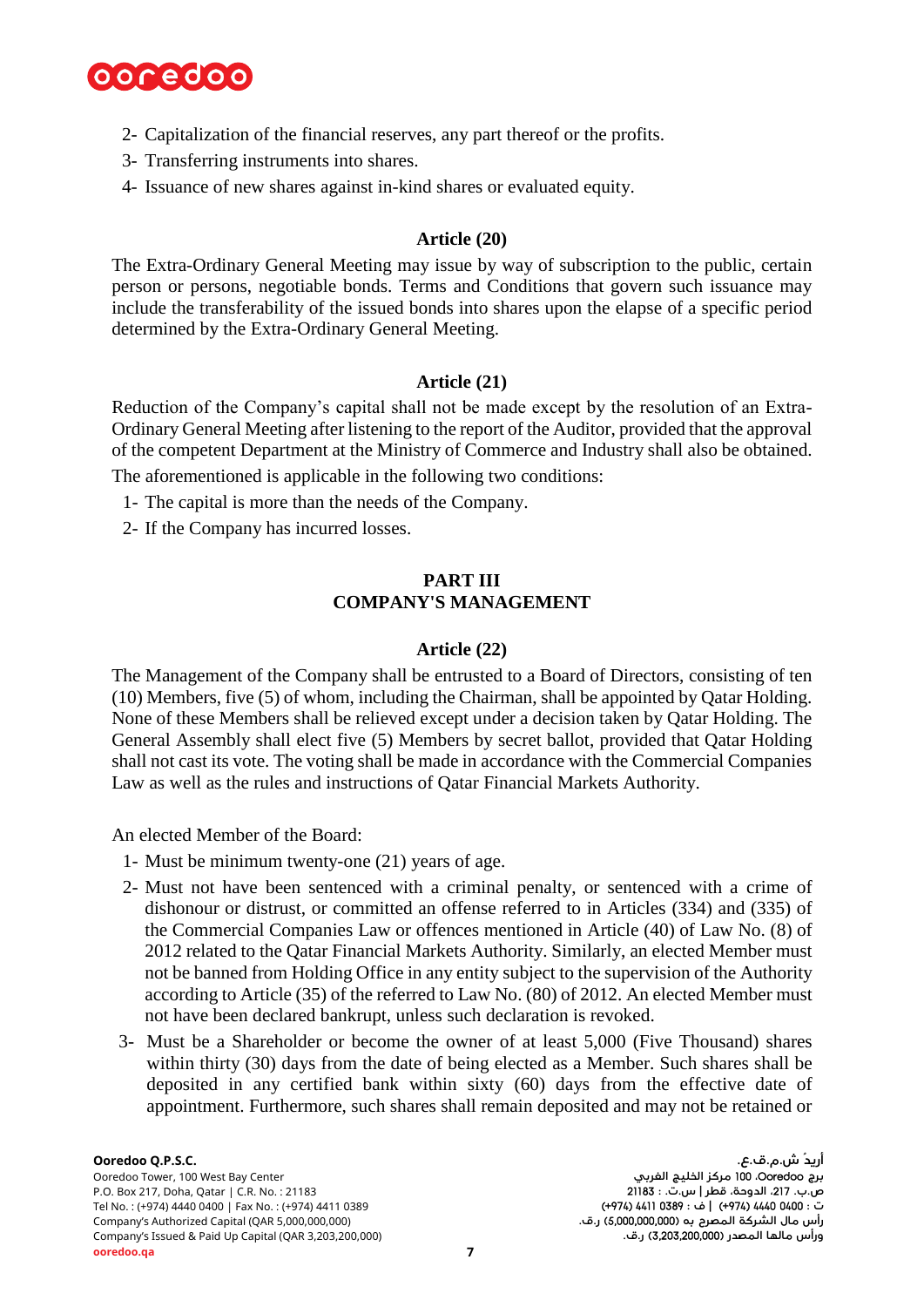

mortgaged until expiration of the Membership. An Independent Member shall be exempted from this condition. The balance-sheet for the last financial year in which the Member has performed his duties, shall be certified. The abovementioned shares shall be allocated in order to indemnify the rights of the Company, shareholders, debtors and third parties against the liability of the Board of Directors. In case the elected Member fails to submit the guarantee in accordance with the mentioned provisions, the Membership thereof shall be deemed void.

- 4- A candidate for Board of Directors Membership shall submit a written declaration confirming that he does not occupy any position which it is legally prohibited for him to hold alongside the Board of Directors Membership in the Company.
- 5- The Company shall submit a list of the names and data of the candidates for the Board of Directors Membership to the Qatar Financial Markets Authority for approval at least two (2) weeks before the date set for the Board of Directors elections, accompanied by the curriculum vitae of each candidate and a copy of the nomination requirements.
- 6- A third of the Board of Directors Members shall be independent, experienced, non-Shareholders. The majority of the Board of Directors may be non-Executive. One (1) or more seats may be allocated to represent the minority and another to represent the Employees of the Company. 4

# **Article (23)**

The Board of Directors - in a manner not contrary to the provisions of the Law – shall perform its functions and tasks, and bear the responsibilities according to the following:

- 1- The Board of Directors shall carry out its functions with responsibility, good faith, seriousness and interest. Its decisions shall be based on adequate information from the Executive Management or from any other reliable source.
- 2- The Member of the Board shall represent all the Shareholders, and have the Company's best interest, not the interest of his Representative, or any person who votes to appoint him to the Board of Directors.
- 3- The Board of Directors shall determine the powers delegated to the Executive Management, the decision-making procedures and the duration of the mandate. It shall also determine the subjects that it has the power to decide. The Executive Management shall submit periodic reports on exercising of delegated powers.
- 4- The Board of Directors shall ensure that procedures are established for introducing new Members of the Board of Directors to the Company's work, in particular the financial and legal aspects as well as their training if necessary.
- 5- The Board shall ensure that the Company provides adequate information on its affairs to all Members of the Board in general and to non-Executive Board Members in particular in order to enable them to carry out their duties and functions efficiently.

l

<sup>4</sup> This Article has been amended by virtue of a decision by a EXTRA-ORDINARY GENERAL MEETING on 19 March 2019.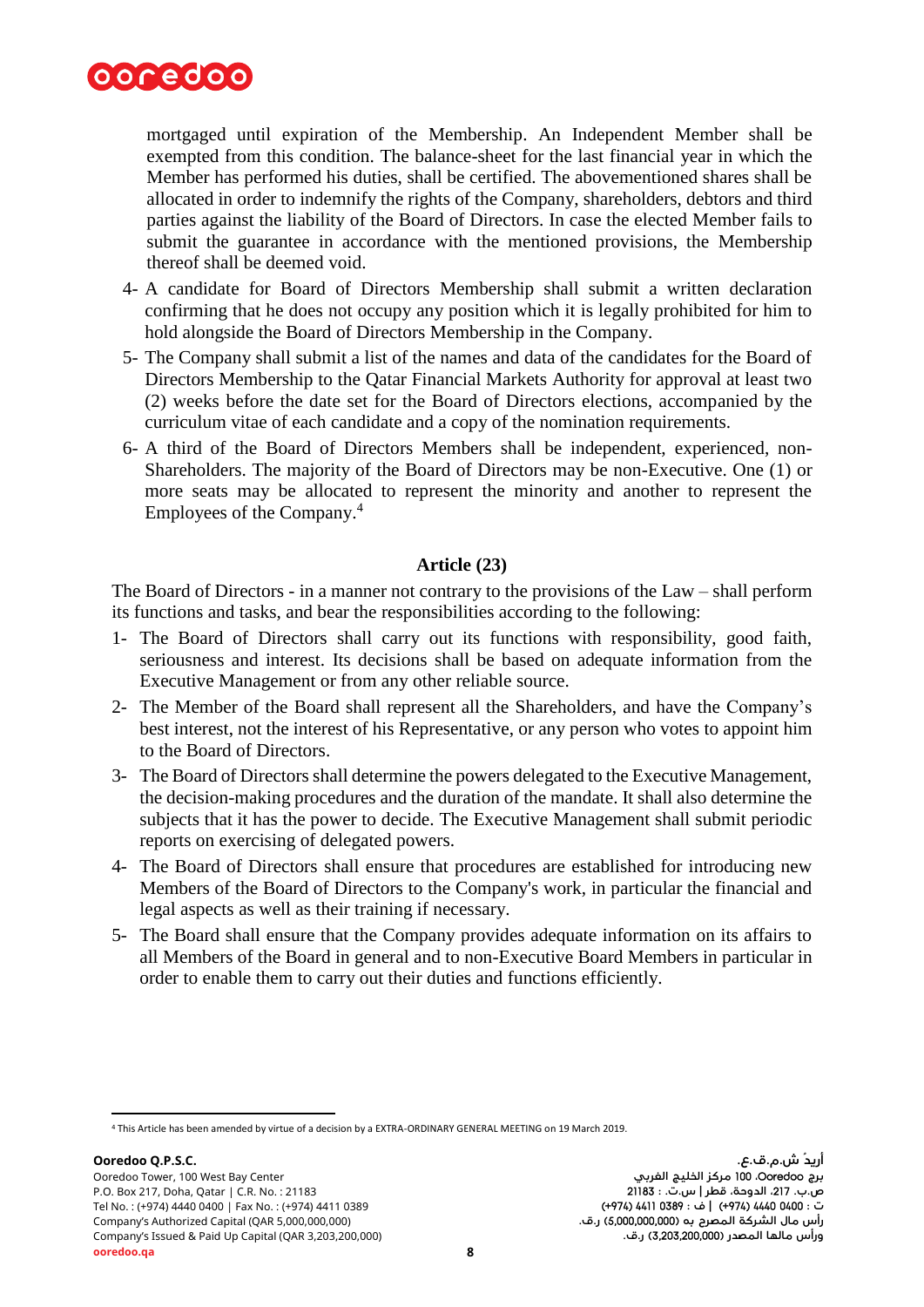

6- The Board may not conclude loans contracts for a period that is over three (3) years, sell the Company's properties or mortgage them, or discharge the debtors of the Company from their obligations, unless it is authorized to do so in the Company's objectives. If related conditions are stipulated therein, the Board of Directors may carry out such acts only with the authorization of the General Assembly, unless such acts are included in the objectives of the Company.<sup>5</sup>

#### **Article (24)**

The term of Membership of the Board of Directors shall be for three (3) years and it may be renewed.

#### **Article (25)**

The Board of Directors shall elect a Deputy Chairman from amongst its Members to act for the Chairman in his absence.

#### **Article (26)**

If a post of a Member of the Board of Directors becomes vacant, and the occupant is an appointed Member, Qatar Holding shall appoint a successor. If he is an elected Member, he shall be succeeded by the nominee having the highest votes in the list of nominees who were not elected to become Members, and in the event of incapacity, he will be succeeded by whoever comes next and the new Member will complete his predecessor's term only. However if vacant posts from amongst the elected Members shall amount to three (3), the Board of Directors shall be required to call the General Assembly to an Extra-Ordinary Meeting, within two (2) months of the date of the last post becoming vacant, to elect new Members to fill the vacant posts. In case no Member exists to fill the vacant post, the Board of Directors shall continue by the remaining Members unless they are less than five (5). In case the number of the Board of Directors Members is below five (5), the Board of Directors shall convene a General Assembly Meeting, in order to elect a Member to fill the vacant seat, within two (2) months of the date in which the seat are vacated or the Members of the Board of Directors becoming less than five (5).

# **Article (27)**

The General Assembly may, on the signed application of a number of Shareholders holding not less than a quarter of the Company's subscribed capital, remove a Director who is not appointed by Qatar Holding. In such event, the Chairman shall call for a Meeting of the General Assembly within ten (10) days of receiving such an application, otherwise the Department of Corporate Affairs, on failure of the Chairman to do so, may, with the approval of the Minister of Commerce and Industry, call for such Meeting. The decision of removal shall be carried by an ordinary majority vote of the Shareholders. Qatar Holding shall not vote and its shares shall not be counted when determining the majority. Furthermore, Qatar Holding may replace or remove any of the Directors appointed by it.

l <sup>5</sup> This Article has been amended by virtue of a decision by an EXTRA-ORDINARY GENERAL MEETING on 19 March 2019.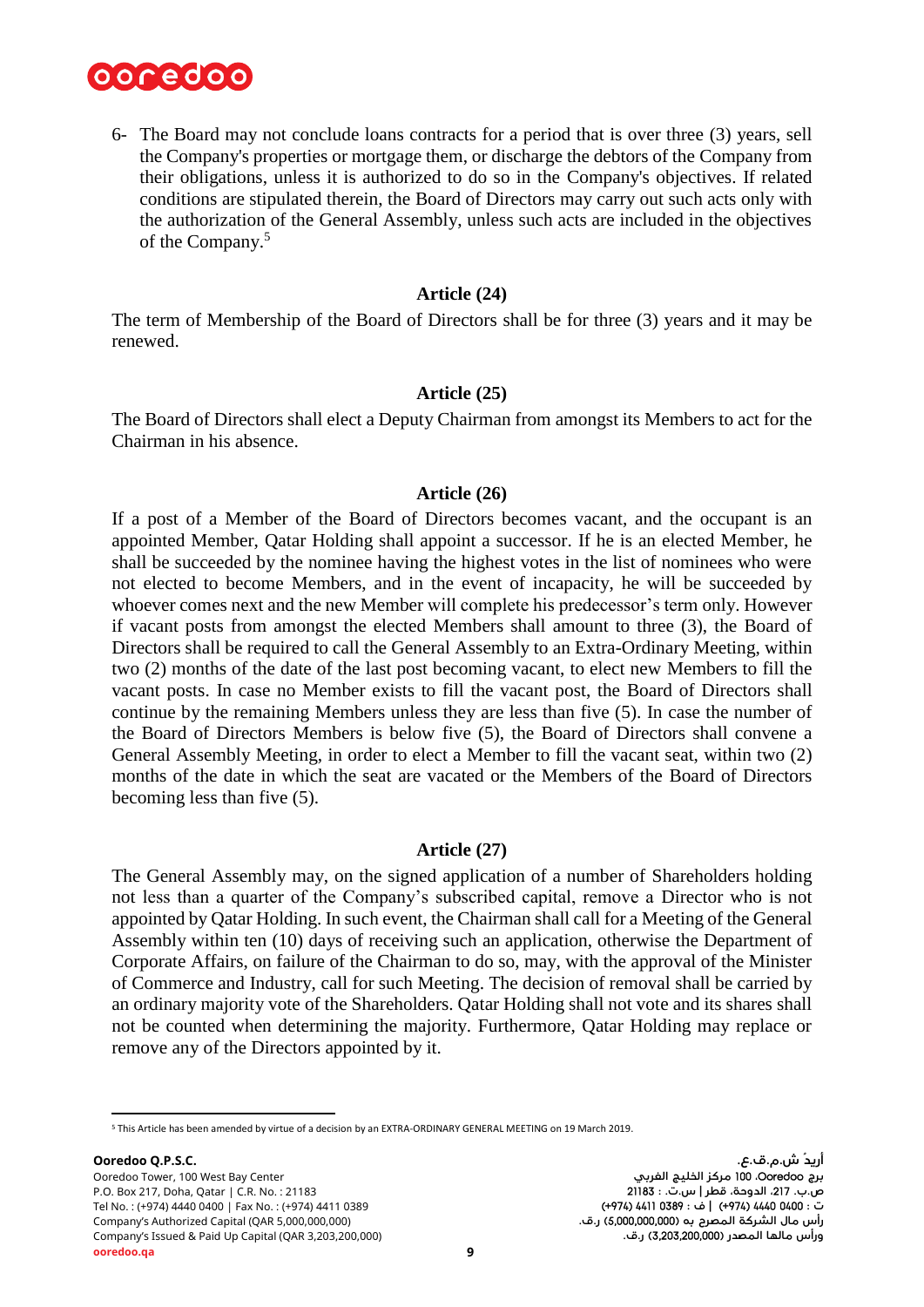

# **Article (28)**

The Board of Directors shall have full authority to manage the Company and shall execute all business required by such management according to the Company's objectives. This authority is only restricted by Law or the Company's Articles of Association or resolutions of the General Assembly.

The Board may delegate any of its powers to one Committee or more from amongst their Members, or to the Chairman or General Manager, as the Board may deem appropriate.

The ultimate responsibility of the Company shall remain with the Board even if it forms Committees or authorizes other parties or persons to perform some of its functions. The Board shall avoid the issuance of general or indefinite mandates.<sup>6</sup>

#### **Article (29)**

The Chairman of the Board of Directors, or his deputy in case of the Chairman's absence, shall be the Authorised Signatories of the Company. They shall represent the Company before courts and third parties. The Board of Directors has the right to assign to the General Manager or other staff Members of the Company, the authority to sign on behalf of the Company, individually or collectively, on matters determined by the Board of Directors.<sup>7</sup>

#### **Article (30)**

The Board of Directors shall convene upon invitation from the Chairman of the Board, or his deputy in case of the absence of the Chairman, or upon the request of at least two (2) of its Members. The Invitation shall be given to each Member accompanied by the Agenda at least one (1) week in advance. Subject to the approval of the Chairman of the Board of Directors, any Member may request the addition of one or more items to the Agenda. The number of Meetings should not be less than six (6) times within each financial year. The Meeting of the Board of Directors shall not be valid unless it is attended by at least half of the Members, amongst them the Chairman or Deputy Chairman. There shall not be a lapse of more than three (3) full months without convening a Meeting of the Board of Directors.

Participation in the Board of Directors Meeting may take place by any secured means of modern technology, which enables the participant to listen and participate actively in the Board of Director's business. 8

# **Article (31)**

The Meeting of the Board shall be convened at the main headquarters of the Company or it may be convened in any other place as the Members may agree.

<sup>6</sup> This Article has been amended by virtue of a decision by an EXTRA-ORDINARY GENERAL MEETING on 19 March 2019.

<sup>7</sup> This Article has been amended by virtue of a decision by an EXTRA-ORDINARY GENERAL MEETING on 19 March 2019. <sup>8</sup> This Article has been amended by virtue of a decision by an EXTRA-ORDINARY GENERAL MEETING on 19 March 2019.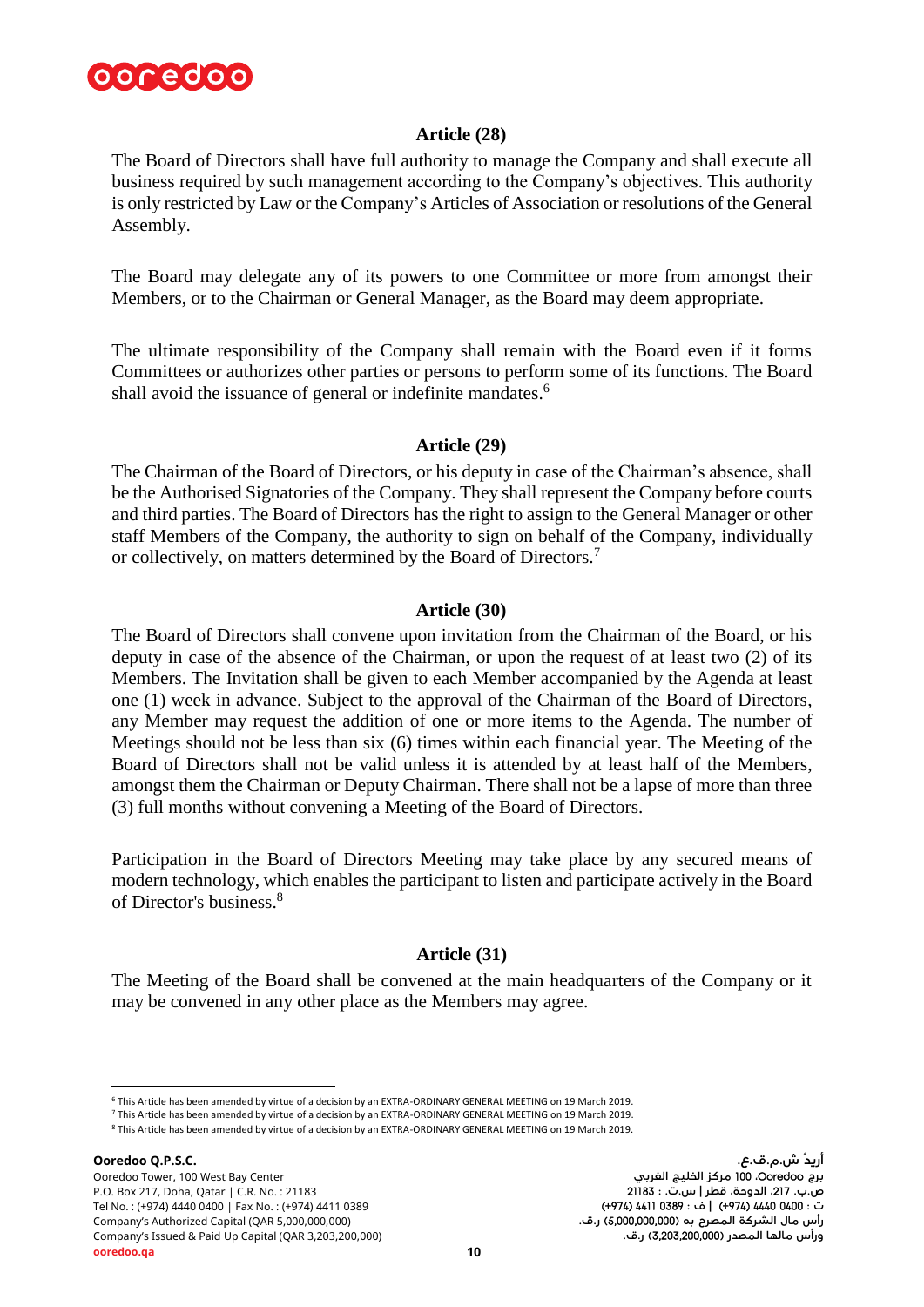

# **Article (32)**

A Board Member may appoint one (1) of his colleagues also on the Board, to act on his behalf when necessary, which shall also be done in writing. In this case, the delegated Member shall have two (2) votes. A Member shall not be appointed by more than one (1) Member. At the time of delegation, the delegated Member shall comply with the terms of his delegation.

A Board of Directors Member loses his Membership in one of the following cases:

- 1- If he becomes in violation or no longer meets any of the capacity conditions mentioned in Article (22) above.
- 2- If he is absent from attending three (3) consecutive Meetings of the Board, or four (4) nonconsecutive Meetings, without an acceptable excuse.
- 3- If he resigns from his office by virtue of a written Letter, approved by the Board of Directors and in accordance with provisions of the Law of Commercial Companies in force.
- 4- If he violates the provisions of Article (98) of the Commercial Companies Law No. 11 of 2015 or Article (7) of the Governance Code for Companies and Legal Entities Listed on the Main Market and issued by a decision of the Qatar Financial Markets Authority No.  $(5)$  of 2016.<sup>9</sup>

# **Article (33)**

Resolutions of the Board shall be passed by the majority of the votes of those present, and, should the votes be equal, the Chairman's or acting Chairman's vote shall prevail. A Member who objects to the resolutions may record his objection in the Minutes of the Meeting. Resolutions of the Board may be passed by circulation. Moreover, all of the Members of the Board shall approve such resolutions in writing, provided that such resolutions shall be presented in the next Meeting of the Board in order to include it in the Minutes of the Meeting.

# **Article (34)**

Overall responsibilities for the work of the Secretariat in connection with the Board shall be vested in a Secretary. The Board shall determine the competencies and remuneration of such Secretary.

# **Article (35)**

Minutes of the Board's Meetings shall be recorded in a special Register and shall be signed by the Chairman of the Board and the Board's Secretary. Moreover, Meetings shall be recorded in the Register on regular basis after each Meeting and in successive pages.

# **Article (36)**

The Board may call the Company's General Manager, or any of the Company's Staff, or any expert, to the Board of Directors Meetings to provide any required information or explanations.

<sup>9</sup> This Article has been amended by virtue of a decision by an EXTRA-ORDINARY GENERAL MEETING on 19 March 2019.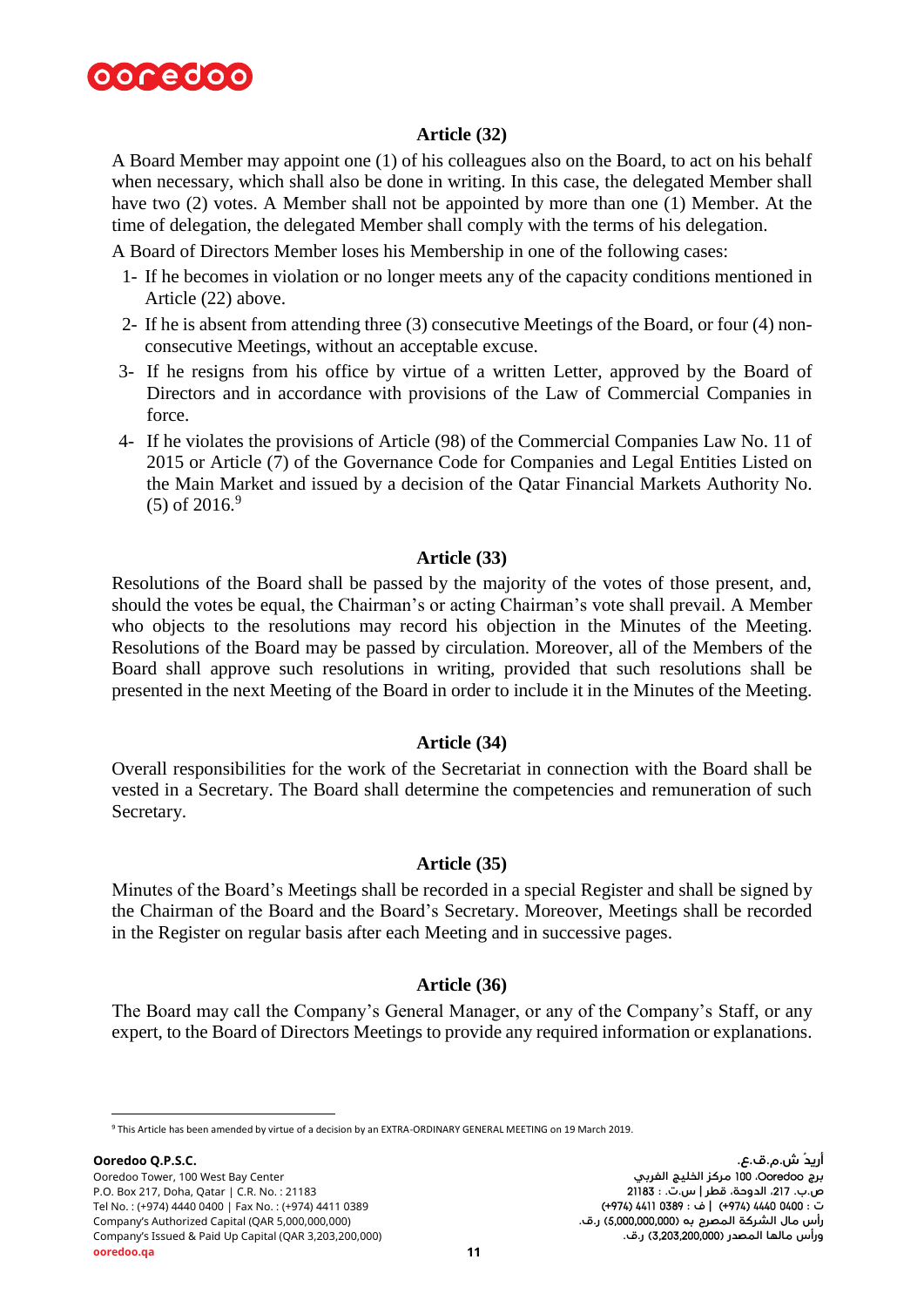

# **Article (37)**

The General Assembly in an ordinary Meeting shall determine the remuneration of the Directors. This is provided that the percentage of such remuneration shall not be more than five percent (5%) of the net profit after deducting the legal reserve, legal deductions and distribution of the profit (in cash or in kind) with an amount that shall not be less than five percent (5%) of the Company's capital paid by Shareholders.<sup>10</sup>

# **Article (38)**

The Company shall have a General Manager whose appointment is determined through a resolution of the Board. The Board may at any time terminate the appointment resolution or may as it deems fit change the title of the position.

#### **Article (39)**

The General Manager shall, under the supervision and direction of the Board, execute the Board's resolutions. The Board shall define the duties and competencies of the General Manager, who shall be accountable before the Board for performing these duties and authority.

# **PART IV THE GENERAL ASSEMBLY**

#### **Article (40)**

The General Assembly shall represent all the Shareholders and shall not be convened in any place other than Doha.

#### **Article (41)**

Shareholders of the Company enjoy all the rights guaranteed to them under the Commercial Companies Law in force and Governance Code for Companies and Legal Entities Listed on the Main Market as well as the Company's Articles of Association.

These rights, in general, are:

- 1- To review the Company's Memorandum of Association and Articles of association as well as have access to information related to Board Members,
- 2- Have access to published information and documents relating to the Company and its performance, including quarterly, semi-annual and annual financial statements. This is in addition to disclosures and annual report of the Board of Directors and the annual governance report. The Company, however, has the right to withhold any information or data whose disclosure could weaken the competitive position of the Company or any of its subsidiaries or to harm its interests.
- 3- The right to review all the amounts received by the Board of Directors Chairman and each of its Members, whether wages, fees or salaries, benefits in kind, amounts allocated to each Member of the Board as well as all operations which may involve potential conflict of interests.

<sup>10</sup> This Article has been amended by virtue of a decision by an EXTRA-ORDINARY GENERAL MEETING on 19 March 2019.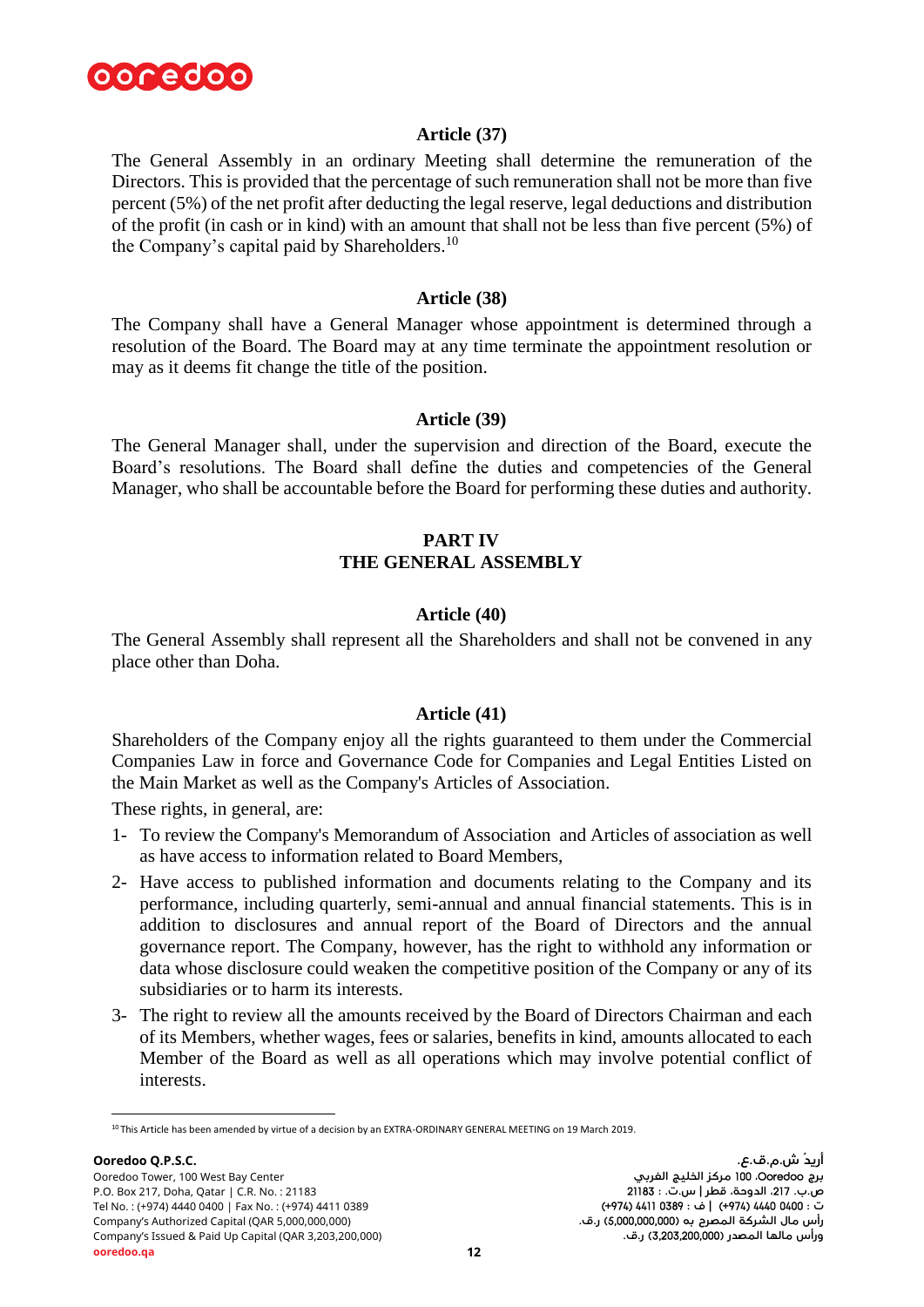

- 4- The right to attend General Assembly Meetings, the right to discuss matters before the Assembly, the right to vote, have reservations and object against and participate in making General Assembly resolutions. Voting in the General Assembly shall be carried out by raising hands. It shall be put into consideration that each Shareholder has a number of votes equal to his shares. Resolutions of the Ordinary General Assembly shall be issued by an absolute majority of the shares represented at the Meeting. Voting shall be taken by secret ballot while taking into consideration provisions of Article (22) of the Company's Articles of association and when the resolution is related to electing or removing Board of Directors Members or filing a liability case against any of them or in case this is requested by the Chairman or a number of Members representing at least tenth of the votes present in the Meeting. Shareholders are also entitled to review the Minutes of General Assembly Meetings.
- 5- The right to object to any resolution that he considers to be prejudicial to a particular category of investors or brings special benefit to Board of Directors Members or others without regard to the benefit of the Company and proving that in the Minutes of the Meeting. He also has the right to annul the resolutions he objects against by virtue of the provisions of the law in this regard.
- 6- The right to control the Company's management, the election and dismissal of the Board of Directors Members and the right to approve or withhold the approval of the remuneration of the Members of the Board, in accordance with the provisions of this Law.
- 7- The right to direct inquiries to the Board Members, and the obligation of those Members to answer such inquiries to the extent that it does not jeopardize the Company's interests in addition to the right to appeal to the General Assembly if he considers that the answer to the inquiry is insufficient.
- 8- The right of minors and sequestered Shareholders to attend the General Assembly. They shall be represented by their legal deputies. Shareholders shall have access to the Company's Register of Shareholders and any other information in accordance with the Articles of Association and the rules of corporate governance, without prejudice to the rights of other Shareholders or detrimental to the interests of the Company. Such information shall be available free of charge during the official working hours of the Company by submitting an application to the Secretary of the Company's Board of Directors, who shall be obliged to respond to the request within two (2) weeks of submission. In all cases, access to the Company's headquarters and other information is available through the Company's website.<sup>11</sup>

# **Article (42)**

- 1- Every Shareholder is entitled to attend the General Assembly Meetings, and shall have the equivalent votes for his number of shares, taking into consideration that resolutions are being issued by the absolute majority of the shares represented in the Meeting.
- 2- Minors and persons lacking legal capacity shall be represented by their legal Representatives.
- 3- Representation in the Meetings may be conducted with a proxy, provided that such

l <sup>11</sup> This Article has been amended by virtue of a decision by an EXTRA-ORDINARY GENERAL MEETING on 19 March 2019.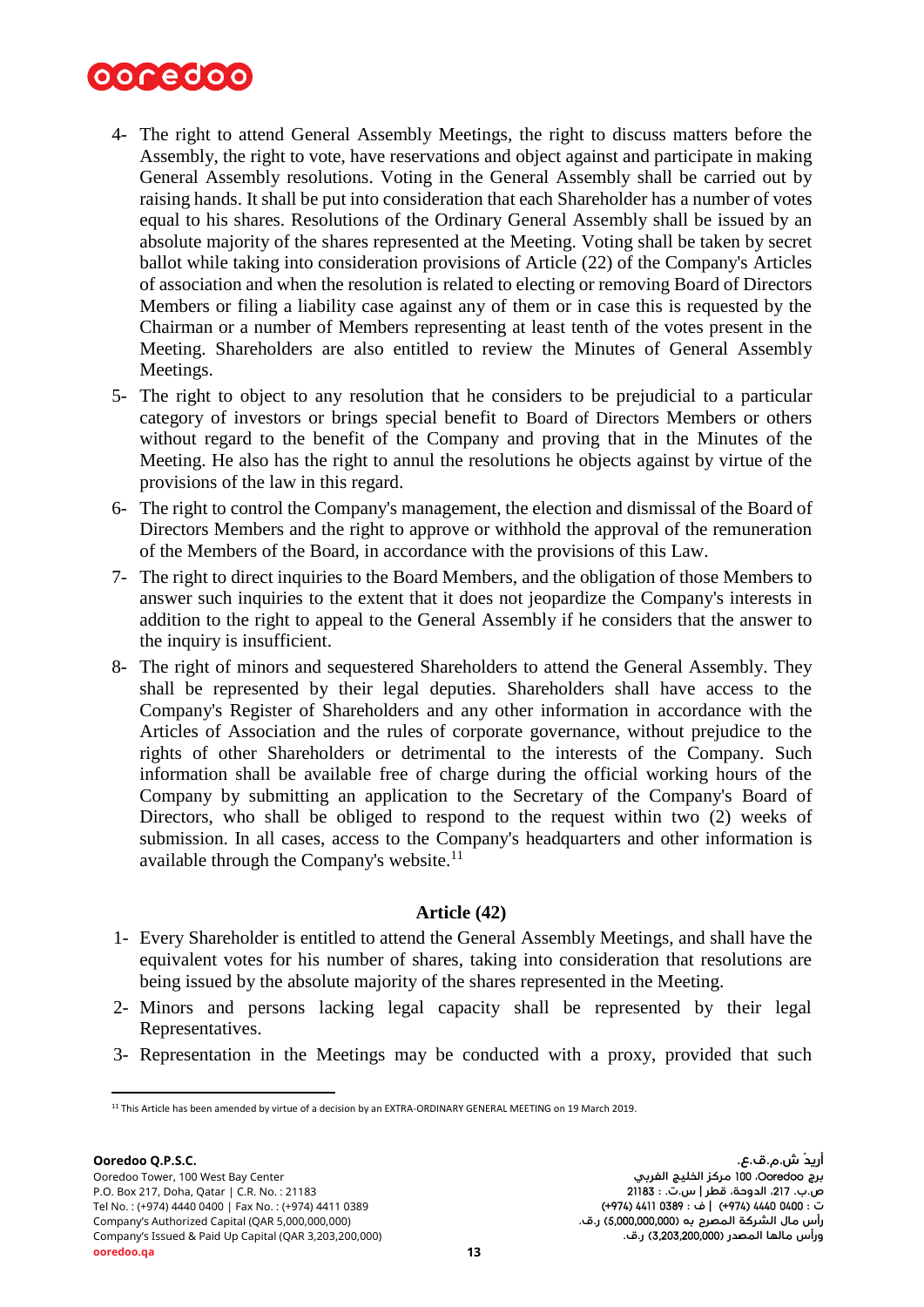

Representative shall be a Shareholder, and the proxy shall be private and documented in writing. A Shareholder may not appoint any of the Members of the Board of Directors as his Representative in attending General Assembly Meetings.

- 4- Under any circumstances, the number of the shares owned by a Representative, under this capacity, shall not exceed more than five percent (5%) of the Company's capital.
- 5- Except for the legal entities, any individual Shareholder shall not have a number of votes exceeding twenty-five percent (25%) of the total votes of the shares presented in the Meeting.
- 6- The Board of Directors shall be represented in the General Assembly by not less than the quorum required for duly convening the Board's Meetings, including the Chairman or the Deputy Chairman. Members of the Board shall not be permitted to vote on a resolution of the General Assembly regarding the discharge of any of their liability.<sup>12</sup>

# **Article (43)**

It is not permissible to register any transfer of title of shares in the Company's register on the day the General Assembly is convened.

#### **Article (44)**

The Meetings of the General Assembly shall be chaired by the Board of Directors Chairman, his Deputy or any Member authorized by the Board. Furthermore, in the event of absence of all the previously mentioned Members, the General Assembly shall appoint one (1) of the Board Members or Shareholders to chair this Meeting. Moreover, the General Assembly shall appoint a Secretary to the Meeting and two (2) Scrutineers to count votes. In case the General Assembly Meeting is convened to discuss a matter pertaining to the Chairman, the General Assembly shall appoint one (1) of the Shareholders to chair this Meeting.

# **Article (45)**

Upon a call of the Board of Directors, The Ordinary General Assembly Meeting shall be convened at the Company's headquarters at least once a year, within the first four (4) months following the end of the financial year. The Board may convene the General Assembly Meeting whenever it deems necessary. It shall call for a Meeting on request of the Auditor, or a number of Shareholders representing not less than ten percent (10%) of its capital, or when the number of the Board Members decreases to be less than five (5) Members. This is provided that the Auditor or the Shareholders shall have serious reasons for such call. Accordingly, the Board shall take its decision in this matter within at least fifteen (15) days from the date of receiving such application.

The call to convene the General Assembly Meeting shall be through an announcement published in two (2) daily local newspapers, one of them shall be in the Arabic language, and on the Qatar Exchange website within at least fifteen (15) days prior to the date of the Meeting.

 $\overline{a}$ <sup>12</sup> This Article has been amended by virtue of a decision by an EXTRA-ORDINARY GENERAL MEETING on 19 March 2019.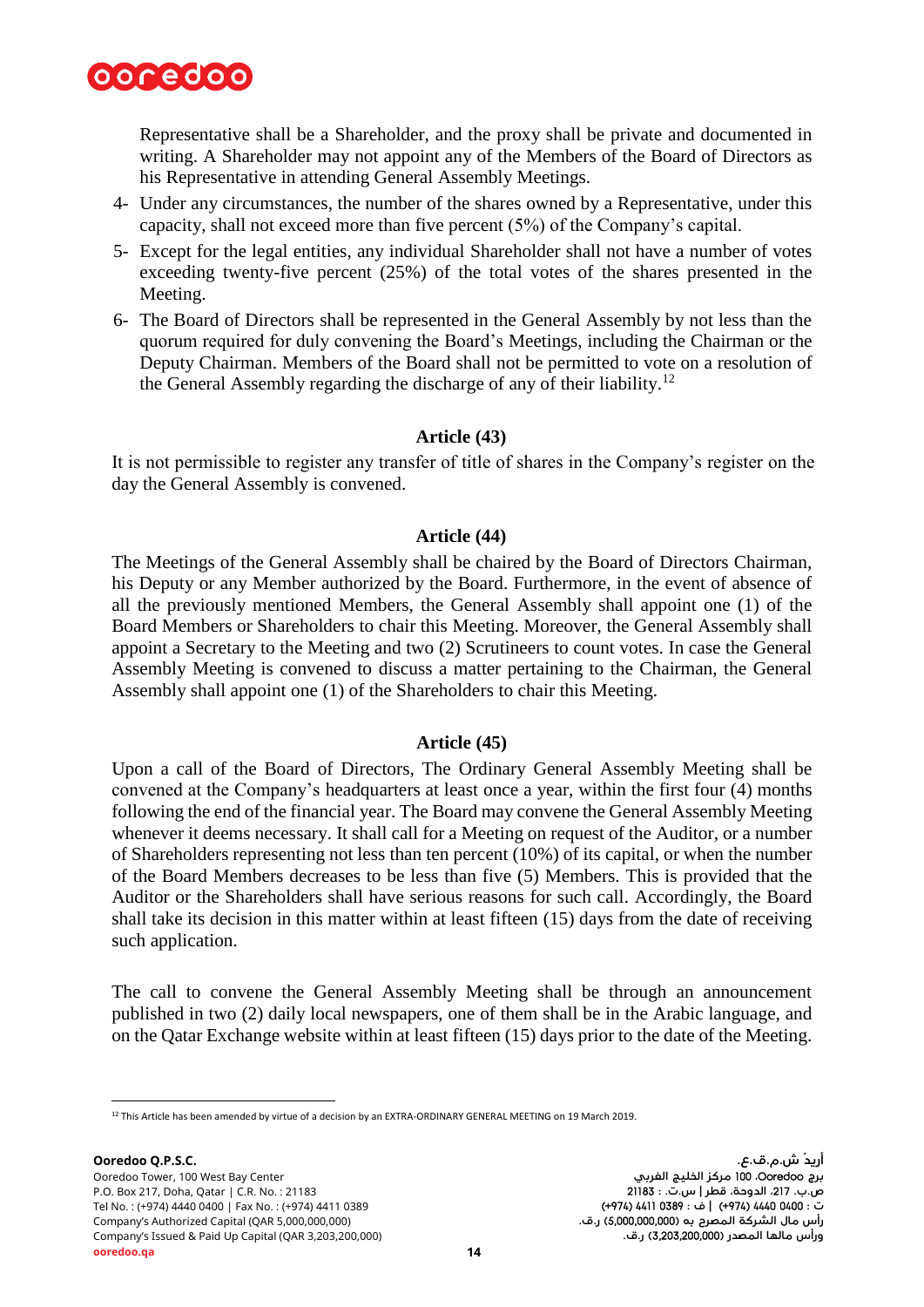

# **Article (46)**

The General Assembly Ordinary Meeting shall not be valid unless it is being held in accordance with the following:

- 1- Inviting the management of the Company to send a Representative thereof to attend the Meeting.
- 2- The Company's Auditor shall attend the Meeting.
- 3- Attendance by a number of Shareholders representing at least fifty percent (50%) of the capital. If the quorum is short of this requirement, another Meeting shall be called within fifteen (15) days following the previous one. The Invitation shall be in the same manner as provided for in Article (45) of the Company's Articles of Association and must be announced at least three (3) days prior to the date of the Meeting.
- 4- The second Meeting shall be valid irrespective of the number of the shares represented. Resolutions of the General Assembly are passed by absolute majority of the shares represented in the Meeting.

# **Article (47)**

Minutes of the General Meeting shall be written and attached to them. There shall be a statement of the Shareholders present or Representatives of the number of shares held in person or by proxy by the Company, the number of votes approved for it and the resolutions approved or objected against by it, and a compendium of the discussions held. The Minutes shall be signed by the Chairman, the General Assembly Secretary, Scrutineers and the Auditors. The signatories to the Minutes of the Meeting shall be responsible for the accuracy of the data contained therein. The Company shall disclose the results of the General Assembly upon its completion and shall deposit a copy of the Minutes of the Meeting with the Authority immediately upon its approval. $^{13}$ 

# **Article (48)**

The Extra-Ordinary General Meeting shall be called by the Board, or by a written request addressed to the Board from a number of Shareholders holding not less than twenty-five percent (25%) of the Company's capital. If the Board fails to send the invitation within fifteen (15) days from the date of application, the applicants may present such application to the competent Department in order to send the invitation and it will be at the expense of the Company.

# **Article (49)**

- 1- The Extra-Ordinary General Meeting shall not be valid unless it is attended by a number of Shareholders representing at least seventy-five percent (75%) of the capital. Failing this, another Meeting shall be called thirty (30) days after the previous one, and shall be deemed valid if it is attended by a number of Shareholders representing more than fifty percent (50%) of the capital.
- 2- If the quorum is not secured in the second Meeting, a third Meeting shall be called for to be convened thirty (30) days after the second Meeting. This third Meeting shall be valid irrespective of the number of the Attendees. If the purpose of the Meeting is to issue a

l

<sup>13</sup> This Article has been amended by virtue of a decision by an EXTRA-ORDINARY GENERAL MEETING on 19 March 2019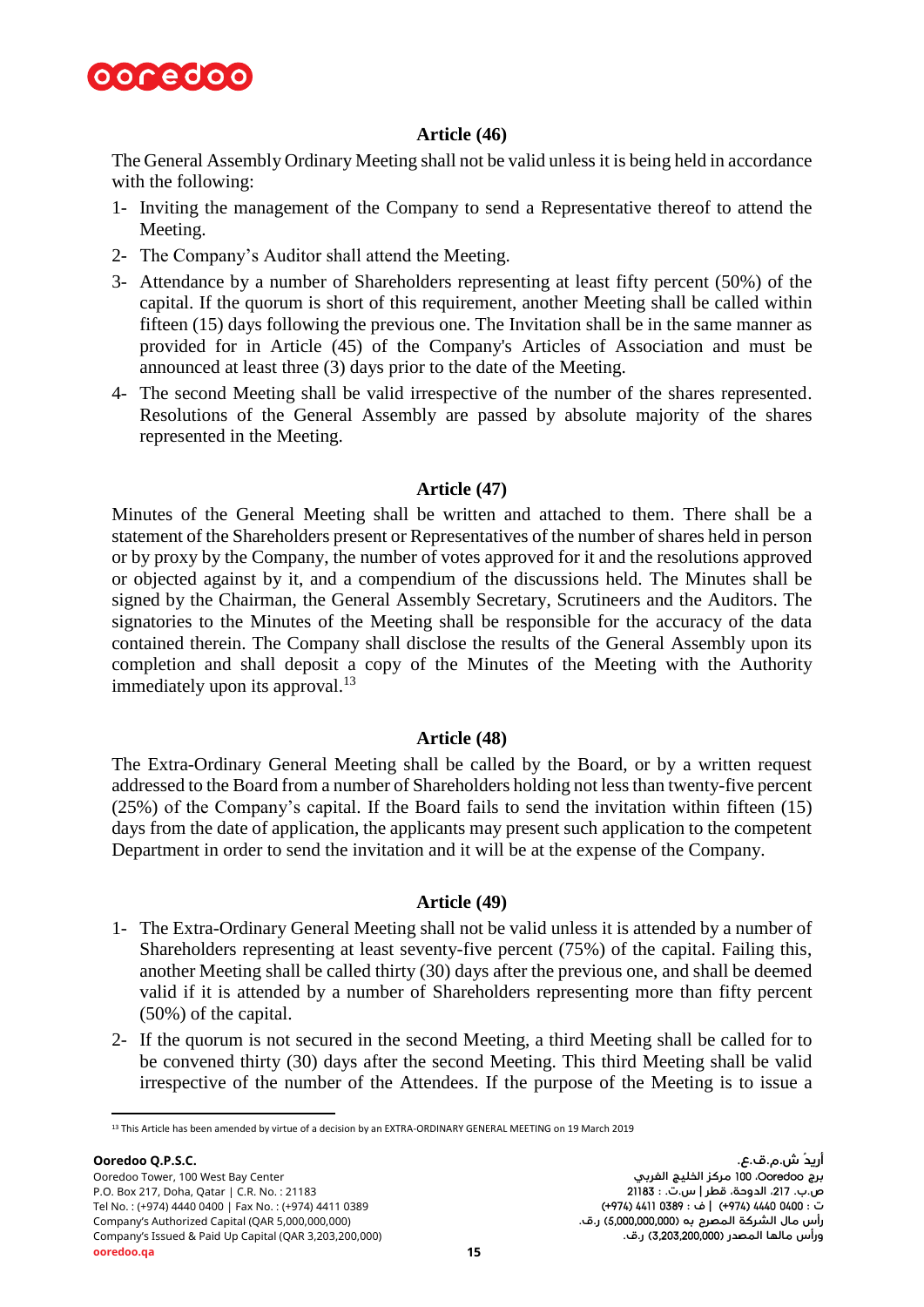

resolution in connection with the matters set out in Clauses No. (4) and (5) of Article (137) of the Commercial Companies Law, such Meeting shall not be effective, unless attended by a number of Shareholders representing seventy-five percent (75%) of the Company's capital at least. The Board of Directors shall publicize the decisions of the Extra-Ordinary General Meeting if they include amendments to the Company's Articles of Association.

#### **Article (50)**

Subject to the provision the Commercial Companies Law, the General Assembly may, in an Extra-Ordinary Meeting, amend the Articles of Association of the Company.

#### **Article (51)**

The General Assembly shall not discuss any matters not included in the Agenda of the Meeting set out in the call for convocation Letter. However, the General Assembly is entitled to discuss the serious matters that are disclosed during the Meeting.

If a number of Shareholders representing ten percent (10%) of the capital of the Company requested listing specific matters to the Meeting Agenda, then the Board shall list such matter, otherwise the General Assembly shall have the right to decide on discussing such matters during the Meeting.

# **Article (52)**

The resolutions of the General Assembly, carried in accordance with the Company's Articles of Association, shall be binding on all Shareholders, including absentees, dissidents and those who are legally incompetent or lacking legal capacity. The General Assembly's resolutions are issued by absolute majority of the shares represented in the Meeting.

# **Article (53)**

Subject to the Commercial Companies Law, the Company shall have one (1) Auditor or more, to be appointed, and his/their remuneration to be determined by the General Assembly. He/They shall be appointed for a period of one (1) year. Such a period shall not, however, exceed five (5) continuous years. He/they shall not be reappointed before the elapse of two (2) years. The General Assembly estimates the remuneration paid to such Auditor/s. The Auditor, being the Agent of all the Shareholders, shall be accountable to them for the particulars of his Report. Every Shareholder shall, during the Assembly Meeting, have the right to discuss the Auditor's Report and enquire into its contents. <sup>14</sup>

# **Article (54)**

The Auditor shall:

1- Audit the Company's accounts according to the approved auditing rules, requirements of the profession and its scientific and technical fundamentals.

l <sup>14</sup> This Article has been amended by virtue of a decision by an EXTRA-ORDINARY GENERAL MEETING on 19 March 2019**.**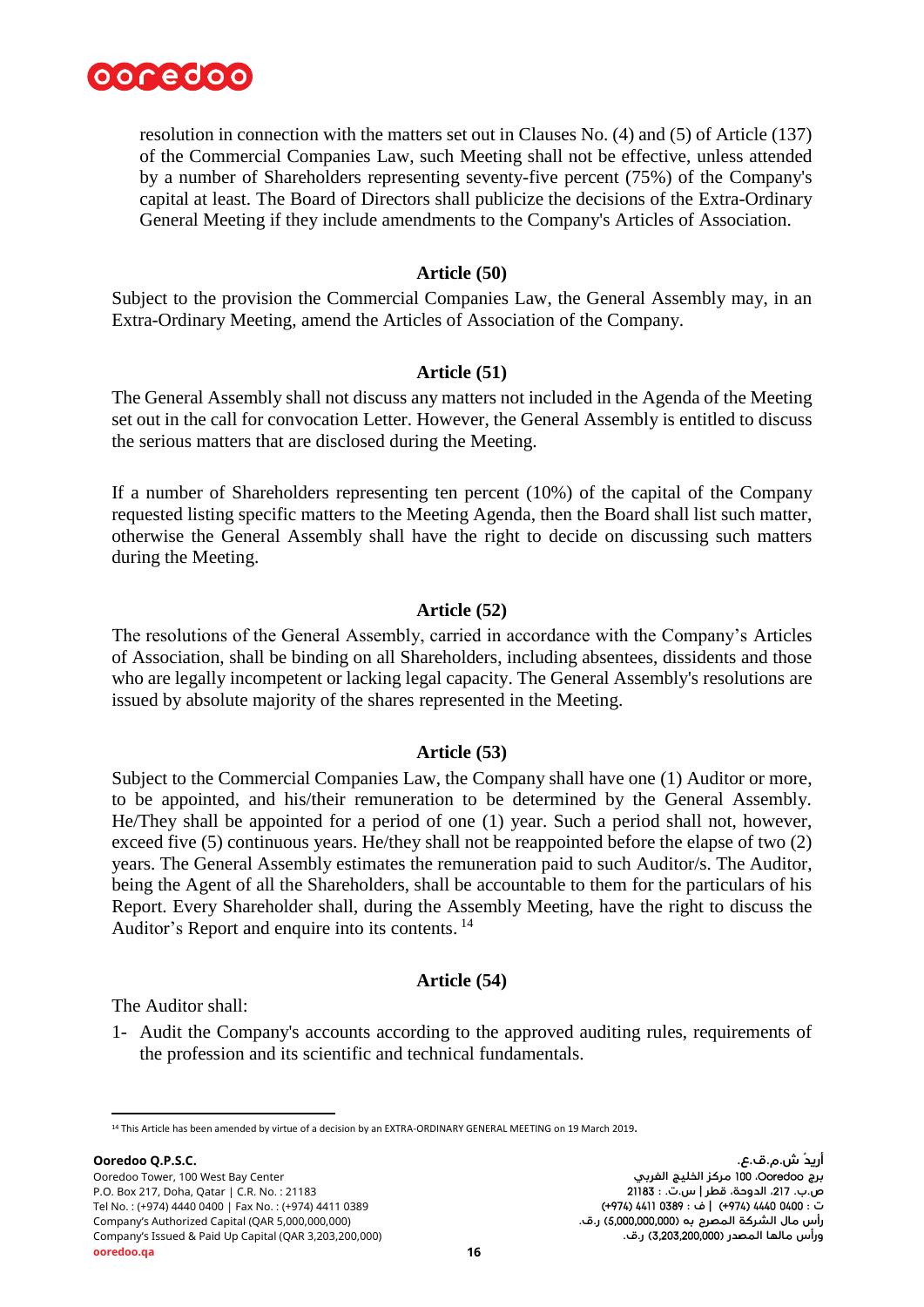

- 2- Examine the Company's budget and profit and loss account.
- 3- Observe the application of the Law and the statute of the Company.
- 4- Examine the financial and administrative systems of the Company and its internal financial control systems and ensure their suitability for the proper functioning of the Company and the preservation of its funds.
- 5- Verification of the assets of the Company and ownership of the Company and ensure the legality of the obligations incurred by the Company and its validity.
- 6- Review the decisions of the Board of Directors and instructions issued by the Company.
- 7- Execute any other duties under the Law, standards and other legislations regulating the profession of auditing. 15

# **PART V**<sup>16</sup> **DISCLOSURE & TRANSPARENCY**

#### **Article (55)**

The Company shall abide to the disclosure requirements. This includes financial reports, the number of shares owned by the Chairman and Members of the Board, Senior Executive Management, Senior Shareholders or controlling Shareholders. This is in addition to disclosure of information on the Chairman, Board Committees, Board Members and their academic, professional experience mentioned in their resumes. The Company must further disclose whether any Board Member holds a position in another Company's' Board of Directors, its Senior Executive Management or is a Member of any of its Board Committees. The Board shall disclose the transactions and deals concluded by the Company with any "related party" in case the latter has an interest which may be contrary to the interest of the Company. The Board shall, at least one (1) week prior to the date set for convening the General Assembly, which is called to consider the Company's budget and the Board's report, make available to the Shareholders a detailed description of the transactions and deals concluded with the related parties. The Board shall also disclose the transactions with the "related parties" in the Company's Annual Report.

The Company may not enter into any major transaction with any "related party" until after approval by the Company's General Assembly. It must be included in the Agenda of the following General Assembly to complete the procedures for its conclusion.<sup>17</sup>

<sup>15</sup> This Article has been amended by virtue of a decision by an EXTRA-ORDINARY GENERAL MEETING on 19 March 2019**.**

<sup>16</sup> This Part has been amended by virtue of a decision by an EXTRA-ORDINARY GENERAL MEETING on 19 March 2019**.**

<sup>17</sup> This Article has been amended by virtue of a decision by an EXTRA-ORDINARY GENERAL MEETING on 19 March 2019**.**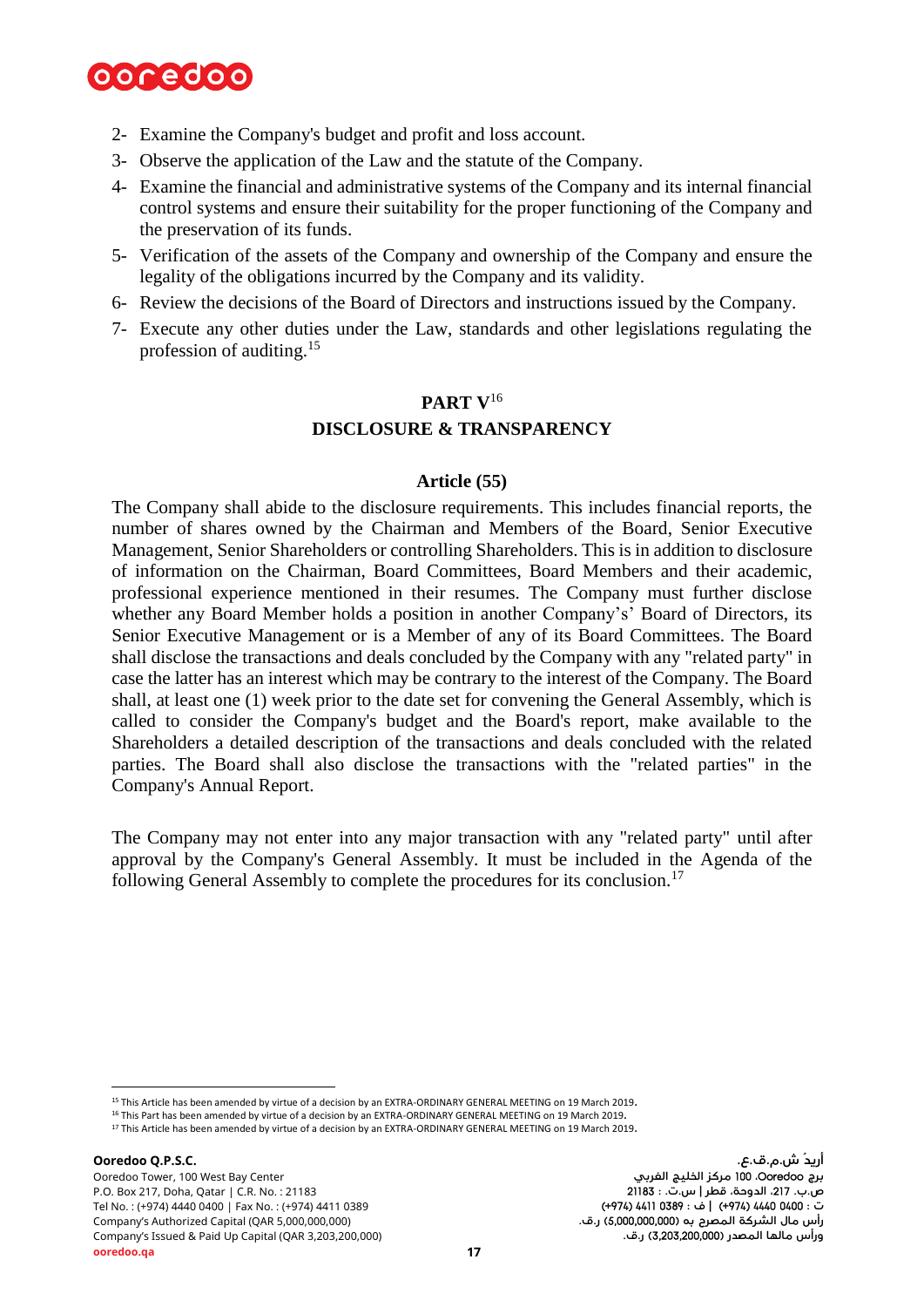

#### **Article (56)**

Any "related party" that is a party or connected to a transaction, relationship or deal entered into by the Company may not attend the Meetings of the Board during its discussion of that transaction, relationship or deal, and shall not vote on the decisions issued by the Board. All relations between the Company and others shall be solely in the interest of the Company. All transactions concluded by the Company shall be in accordance with market prices and on a commercial basis and shall not contain conditions that are contrary to the Company's interest.<sup>18</sup>

# **Article (57)**

In the event that the Company intends to conclude any transaction or group of related transactions aiming to acquire, sell, lease, swap or dispose of (except for establishing guarantees) the assets of the Company or those to be acquired by the Company or such transactions that may change the essential nature of the Company's business and which exceed ten percent (10%) of the Company's market value or the net asset value of the Company in accordance with the declared financial statements and such transaction/s would prejudice the ownership of the capital or may harm the interests and rights of the Shareholders in general and the minority in particular, the Company shall present the matter to the General Assembly. If Shareholders object to such transactions, such objection shall be recorded in the Minutes of the General Meeting and appropriate measures are taken to ensure Shareholders' equity. The Company's capital structure and any agreement it concludes in relation to it must be disclosed. Furthermore, owners of five percent (5%) or more of the Company's shares either directly or indirectly shall be disclosed.<sup>19</sup>

#### **PART VI**

#### **COMPANY FINANCE**

#### **Article (58)**

The Company's financial year shall begin on 1<sup>st</sup> January and end on 31<sup>st</sup> December of every year.

#### **Article (59)**

The Board of Directors shall prepare an Annual Report on the previous year's financial statements, including the balance sheet, in detail, in suitable time to allow the General Assembly to convene, within three (3) months after the end of the financial year.

The Board shall also prepare a Report on the activities of the Company during the previous financial year and its financial status at the end of the same year.

#### **Article (60)**

A percentage to be determined by the Board shall be deducted annually from the gross profit

<sup>18</sup> This Article has been amended by virtue of a decision by an EXTRA-ORDINARY GENERAL MEETING on 19 March 2019**.**

<sup>19</sup> This Article has been amended by virtue of a decision by an EXTRA-ORDINARY GENERAL MEETING on 19 March 2019**.**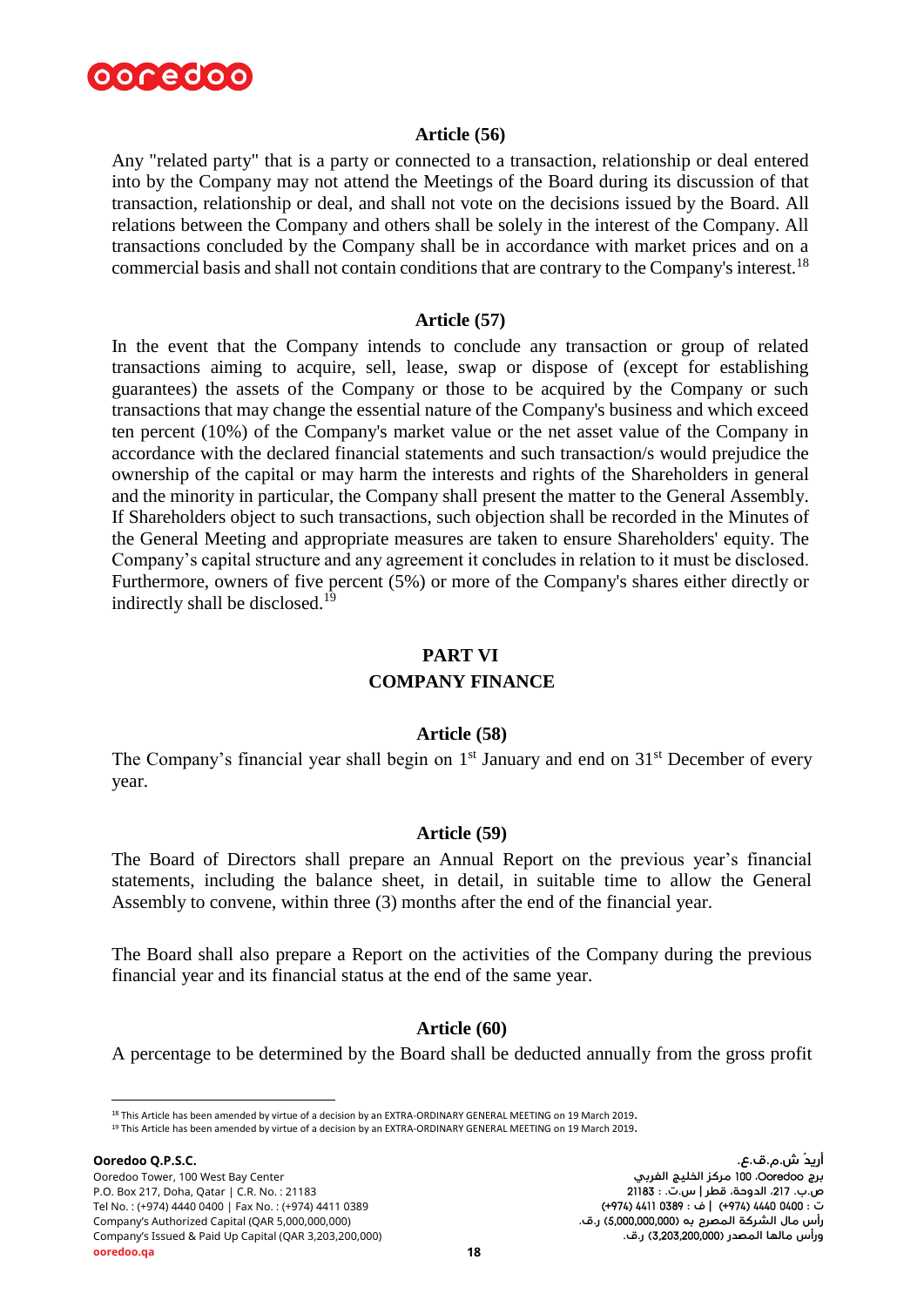

for the following purpose:

- 1- To cover the cost of depreciation or compensate for the reduction of the value of the Company's assets.
- 2- To cover the Company's liability in respect of the Labour Law.

# **Article (61)**

Net profit shall be distributed as follows:

- 1- Ten percent (10%) of the net profit shall be deducted annually to be allocated for the compulsory reserve account. If the Company issues new shares in accordance with the provisions of Article 19 of its Articles of Association, of a value more than its nominal value, that value shall be added to the compulsory reserve account. The General Assembly may stop this deduction if the reserve amounts to fifty percent (50%) of the nominal issued capital. It can also decide on using that which exceeds this limit in areas it deems beneficial to the Company and its Shareholders. If the reserve is less than this percentage, the deduction shall be resumed to raise the reserve to that percentage.
- 2- The General Assembly shall deduct a part of the profits to face the Company's obligations resulting from Labour Laws.

The General Assembly may on the recommendation of the Board decide to deduct part of the net profit to an optional reserve account. This reserve shall be used on areas decided by the General Assembly. Then an amount sufficient for distributing initial dividends to the Shareholders equal to at least five percent (5%) of the paid part of their shares shall be deducted from the net profit. If in any year the profits realized would not allow for such distribution of dividends, Shareholders shall not have the right to claim the distribution of such dividends from the profit of any subsequent year.

The Ordinary General Assembly may delegate to the Board the power to distribute to Shareholders semi-annual dividends on account of the final dividends based on the results of the semi-annual audited financial statements provided that such distribution shall be made with the consent of and in accordance with terms approved by the Department of Companies Affairs at the Ministry of Economy and Trade.

3- A maximum of five percent (5%) of the remaining shall be allocated for the remuneration of the Board of Directors Members.

The rest shall be distributed to Shareholders as additional dividends, or carried forward to the following year, in accordance with a recommendation by the Board, or allocated for setting up an Extra-Ordinary reserve fund or depreciation fund.<sup>20</sup>

# **Article (62)**

The reserve funds shall be used for the best benefit of the Company based on a Board of

l <sup>20</sup> This Article has been amended by virtue of a decision by an EXTRA-ORDINARY GENERAL MEETING on 19 March 2019**.**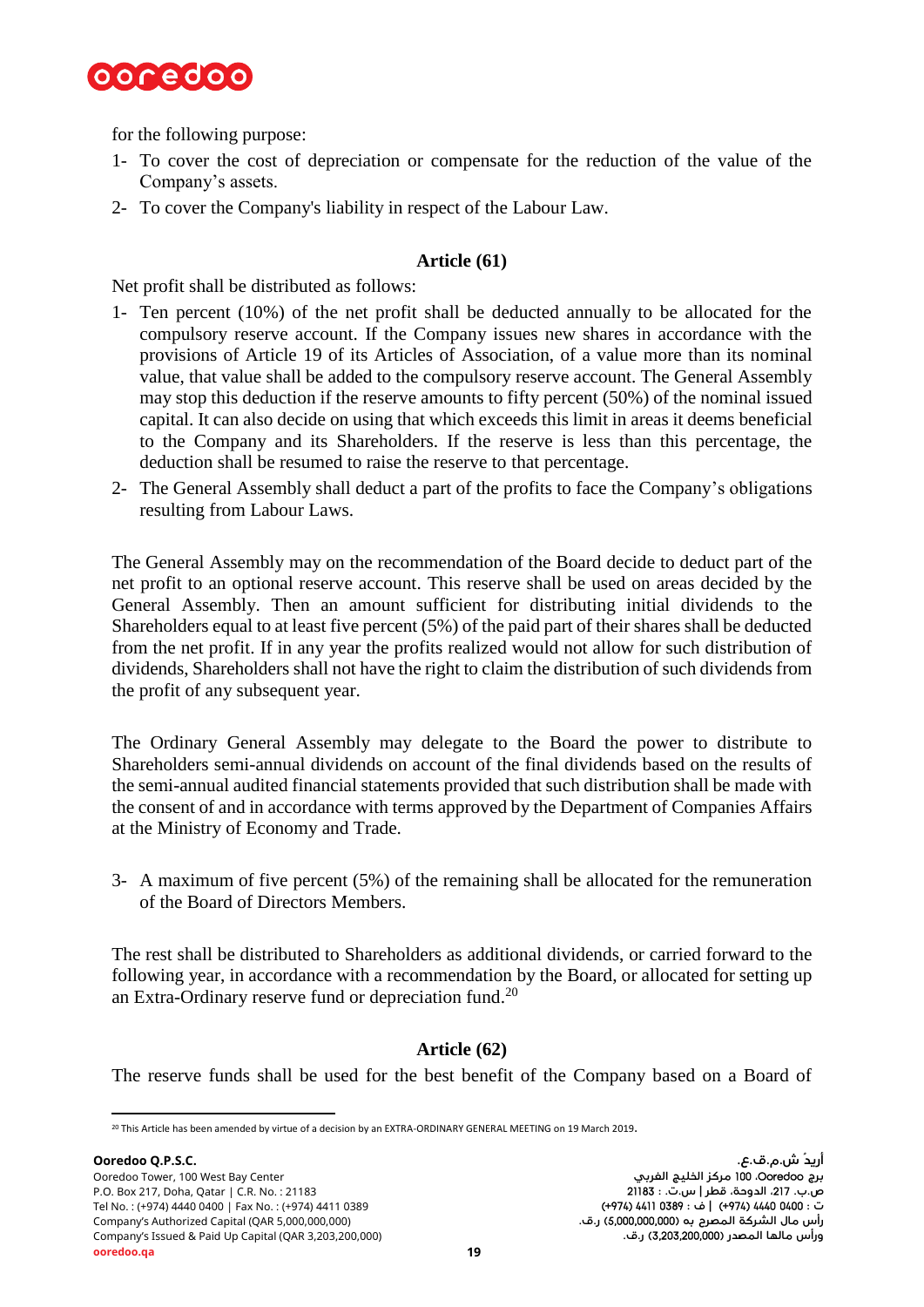

Directors' resolution.

# **Article (63)**

Dividends shall be paid to the Shareholders in the place and on the dates determined by the Board of Directors. The right to receive the dividends approved by the General Assembly either in cash or free shares shall be to the Shareholders registered in the Register of Shareholders at the depository at the end of trading on the day the General Assembly convenes.<sup>21</sup>

# **PART VII**

# **DISSOLUTION AND LIQUIDATION OF THE COMPANY**

# **Article (64)**

Should the Company's losses reach half of its capital, the Board Members shall call for an Extra-Ordinary General Meeting to decide on whether it will be dissolved prior to the end of the term specified in these Articles of Association or otherwise continue to operate its business. If the Board does not call for an Extra-Ordinary General Meeting, or is not able to make a decision on such matter, then the stakeholder may request the competent court to dissolve the Company.

# **Article (65)**

When the term of the Company expires, or in case of its dissolution prior to the end of its term, the General Assembly shall, at the request of the Board of Directors, determine the means of liquidation of the Company and shall appoint a Liquidator, or a number of Liquidators, and define their powers.

The mandate of the Board of Directors shall terminate upon the appointment of the Liquidators. However, the powers of the General Assembly shall remain until the process of liquidation is completed and the Liquidator's responsibility is discharged.

# **Article (66)**

The provision of Companies Law No. (11) of 2015 and its amendments shall apply on any matters that have not been mentioned in these Articles of Association.

Signature Affixed Abdulla Bin Mohammed Bin Saud Al Thani Chairman

l <sup>21</sup> This Article has been amended by virtue of a decision by an EXTRA-ORDINARY GENERAL MEETING on 19 March 2019**.**